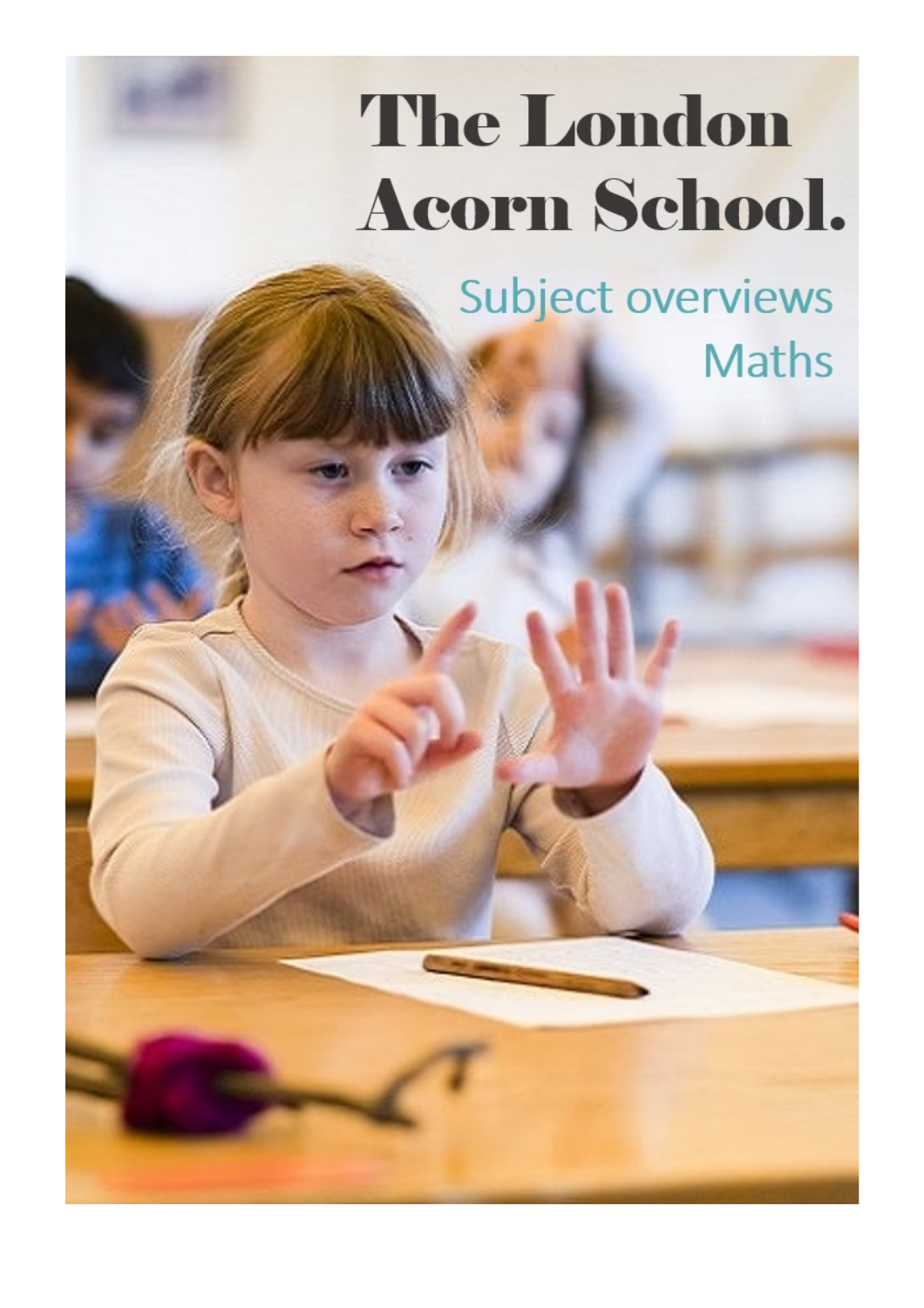| <b>The London</b><br><b>Acorn School.</b> |                              | Long Term Maths Curriculum Overviews                                                                                                                                                                                                           |
|-------------------------------------------|------------------------------|------------------------------------------------------------------------------------------------------------------------------------------------------------------------------------------------------------------------------------------------|
| <b>Term</b>                               | Class/Year<br>group          | Subject area                                                                                                                                                                                                                                   |
| Autumn                                    | Class 1<br>Year <sub>2</sub> | Count to 100, forwards and backwards, beginning with 0 or 1, or from any given number<br>e.g. 19, 18, 17, 16,                                                                                                                                  |
|                                           |                              | Count, read and write numbers to 100 in numerals,                                                                                                                                                                                              |
|                                           |                              | Begin counting in multiples of twos and tens e.g. 2, 4, 6, 8, 10, 12,                                                                                                                                                                          |
|                                           |                              | Given a number, identify one more and one less                                                                                                                                                                                                 |
|                                           |                              | Recognise and name common 2-D shapes, including:<br>2-D shapes (e.g. rectangles (including squares), circles and triangles)                                                                                                                    |
|                                           |                              | Identify and represent numbers using objects and pictorial representations including the number<br>line, and use the language of: equal to, more than, less than (fewer), most, least                                                          |
|                                           |                              | Read and write numbers from 1 to 20 in numerals                                                                                                                                                                                                |
|                                           |                              | Use language of ordering e.g. first, second, third                                                                                                                                                                                             |
|                                           |                              | Solve simple one-step problems (in familiar practical contexts, including using quantities) that<br>involve addition and subtraction, using concrete objects and pictorial representations, and missing<br>number problems <i>e.g.</i> $3 + 7$ |
| <b>Spring</b>                             | Class 1<br>Year 2            | Recognise and name 3-D shapes (e.g. cuboids, including cubes, pyramids and spheres).                                                                                                                                                           |
|                                           |                              | Reinforcement of number knowledge                                                                                                                                                                                                              |
|                                           |                              | Count to and from 100, reading and writing numbers<br>Can identify one more than or one less than a given number                                                                                                                               |
|                                           |                              | Can place all numbers on a number line correctly                                                                                                                                                                                               |
|                                           |                              | Use language of ordering e.g. first, second, third                                                                                                                                                                                             |
|                                           |                              | Number bonds and related subtraction facts within 10, in several forms e.g. $3 + 4 = 7$ ; $4 = 7 - 3$ ;                                                                                                                                        |
|                                           |                              | Add and subtract one-digit and two-digit numbers to 20 ( $9 + 9$ , 18 - 9), including zero from<br>materials                                                                                                                                   |
|                                           |                              | Fractions-<br>Recognise, find and name a half as one of two equal parts of an object, shape, length or quantity<br>e.g. Find half of a length of string, by folding;.<br>Multiplication                                                        |
|                                           |                              | Double and halve numbers to 20 e.g. double 6 is 12, half of 10 is 5                                                                                                                                                                            |
|                                           |                              | Read, write and interpret mathematical statements involving addition (+), subtraction (-) and<br>equals $(=)$ signs                                                                                                                            |
|                                           |                              | Represent, memorise and use number bonds and related subtraction facts within 10, in several<br>forms e.g. $3 + 4 = 7$ ; $4 = 7 - 3$ ;                                                                                                         |
|                                           |                              | Add and subtract one-digit and two-digit numbers to 20 (9 + 9, 18 - 9), incl. zero                                                                                                                                                             |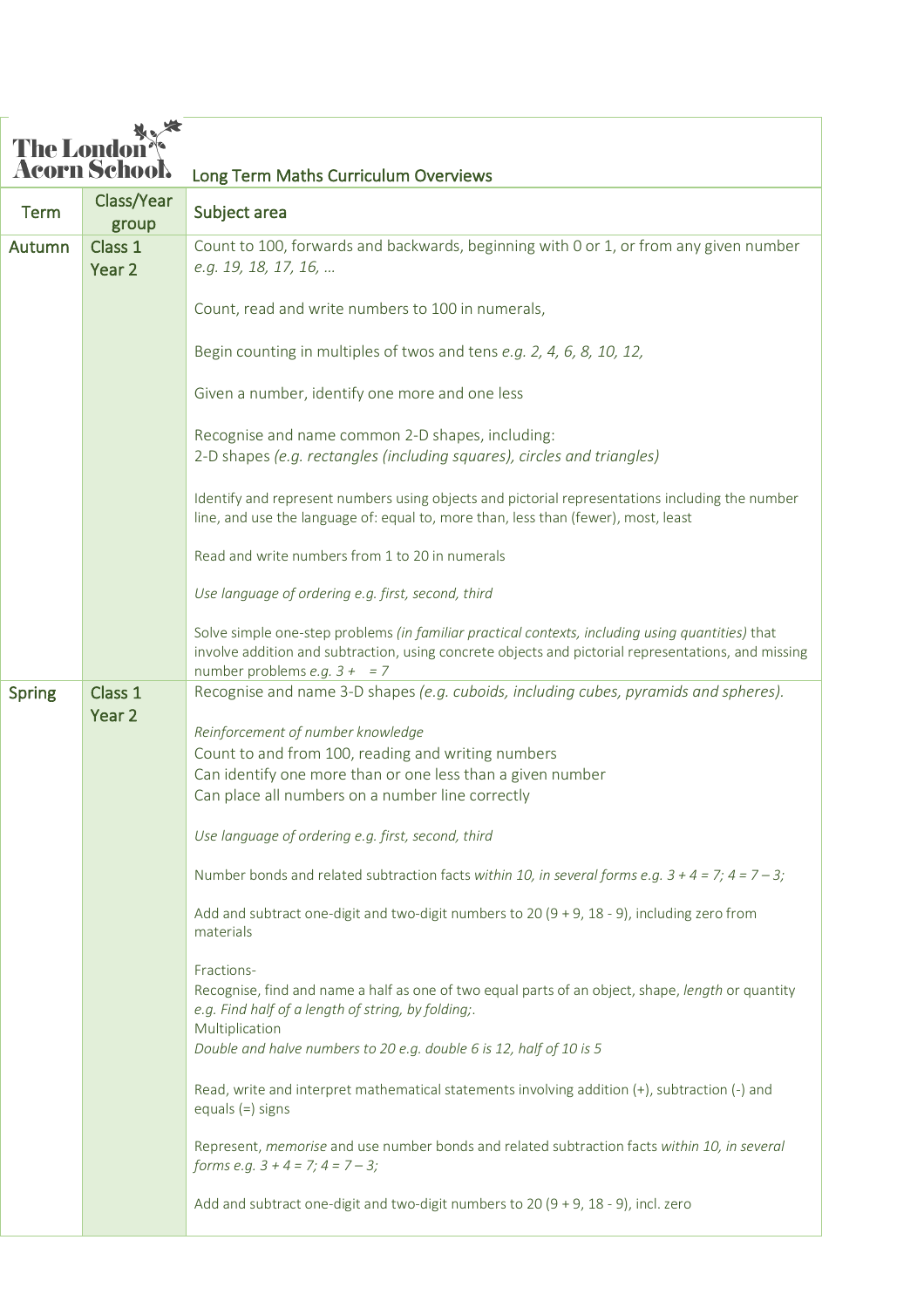| Summer | Class 1<br>Year 3                       | Sequence events in chronological order using language such as: before and after, next, first, today,<br>yesterday, tomorrow, morning, afternoon and evening                                                                                                                                                                                                                                                                                                                                                                                                                                                                                                                                                       |
|--------|-----------------------------------------|-------------------------------------------------------------------------------------------------------------------------------------------------------------------------------------------------------------------------------------------------------------------------------------------------------------------------------------------------------------------------------------------------------------------------------------------------------------------------------------------------------------------------------------------------------------------------------------------------------------------------------------------------------------------------------------------------------------------|
|        |                                         | Recognise and use language relating to dates, including days of the week, weeks, months and years                                                                                                                                                                                                                                                                                                                                                                                                                                                                                                                                                                                                                 |
|        |                                         | Tell the time to the hour and draw the hands on a clock face to show these times.                                                                                                                                                                                                                                                                                                                                                                                                                                                                                                                                                                                                                                 |
|        |                                         | Describe positions, directions and movements using language such as left and right, top, middle<br>and bottom, on top of, in front of, above, between, around, near, close and far, up and down,<br>forwards and backwards, inside and outside                                                                                                                                                                                                                                                                                                                                                                                                                                                                    |
|        |                                         | Recognise, find and name a half as one of two equal parts of an object, shape, length or quantity<br>e.g. Find half of a length of string, by folding;.                                                                                                                                                                                                                                                                                                                                                                                                                                                                                                                                                           |
|        |                                         | Compare, describe and solve practical problems for:<br>lengths and heights (e.g. long/short, longer/shorter, tall/short, double/half)<br>mass or weight (e.g. heavy/light, heavier than, lighter than)<br>capacity/volume (full/empty, more than, less than)<br>time (quicker, slower, earlier, later)                                                                                                                                                                                                                                                                                                                                                                                                            |
|        |                                         | Use non standard measures to measure and begin to record the following:<br>lengths and heights<br>mass/weight                                                                                                                                                                                                                                                                                                                                                                                                                                                                                                                                                                                                     |
|        |                                         | capacity and volume                                                                                                                                                                                                                                                                                                                                                                                                                                                                                                                                                                                                                                                                                               |
|        |                                         | Recognise and know the value of different denominations of coins                                                                                                                                                                                                                                                                                                                                                                                                                                                                                                                                                                                                                                                  |
|        |                                         |                                                                                                                                                                                                                                                                                                                                                                                                                                                                                                                                                                                                                                                                                                                   |
| Autumn | Class <sub>2</sub><br>Year <sub>3</sub> | Mental addition and subtraction<br>- Revising the understanding and use of place value and number facts in mental addition and<br>subtraction<br>- Use multiple of 5 and 10 bonds to 100 to solve additions and subtractions                                                                                                                                                                                                                                                                                                                                                                                                                                                                                      |
|        |                                         | Problem solving, reasoning and algebra                                                                                                                                                                                                                                                                                                                                                                                                                                                                                                                                                                                                                                                                            |
|        |                                         | Addition and subtraction<br>add and subtract 1-digit numbers to and from 2-digit numbers<br>using partitioning in adding and subtracting<br>Use money to add and subtract and record using the correct notation and place value<br>add and subtract 2-digit numbers using partitioning<br>٠<br>add three 2-digit numbers by partitioning and recombining<br>$\blacksquare$<br>use counting up to do mental subtractions with answers between 10 and 20, 10 and 30,<br>$\overline{\phantom{a}}$<br>and either side of 100<br>Word problems                                                                                                                                                                         |
|        |                                         | Number and place value<br>revising the understanding and use of place value and number facts<br>Compare and order 2-and 3-digit numbers<br>count on and back in 10s and 1s; add and subtract 2-digit numbers<br>solve problems using place value<br>placing 2-and 3-digit numbers on a line and using an empty number line to find<br>differences<br>Comparing, ordering and understanding place value of 2-and 3-digit numbers; subtracting<br>from 2-digit numbers<br>using prediction to estimate calculations<br>understanding place value, including in money<br>using number lines to compare and round numbers and to find differences<br>$\overline{\phantom{a}}$<br>round 3-digit numbers to nearest 100 |
|        |                                         | Multiplication and division<br>key multiplication and division facts                                                                                                                                                                                                                                                                                                                                                                                                                                                                                                                                                                                                                                              |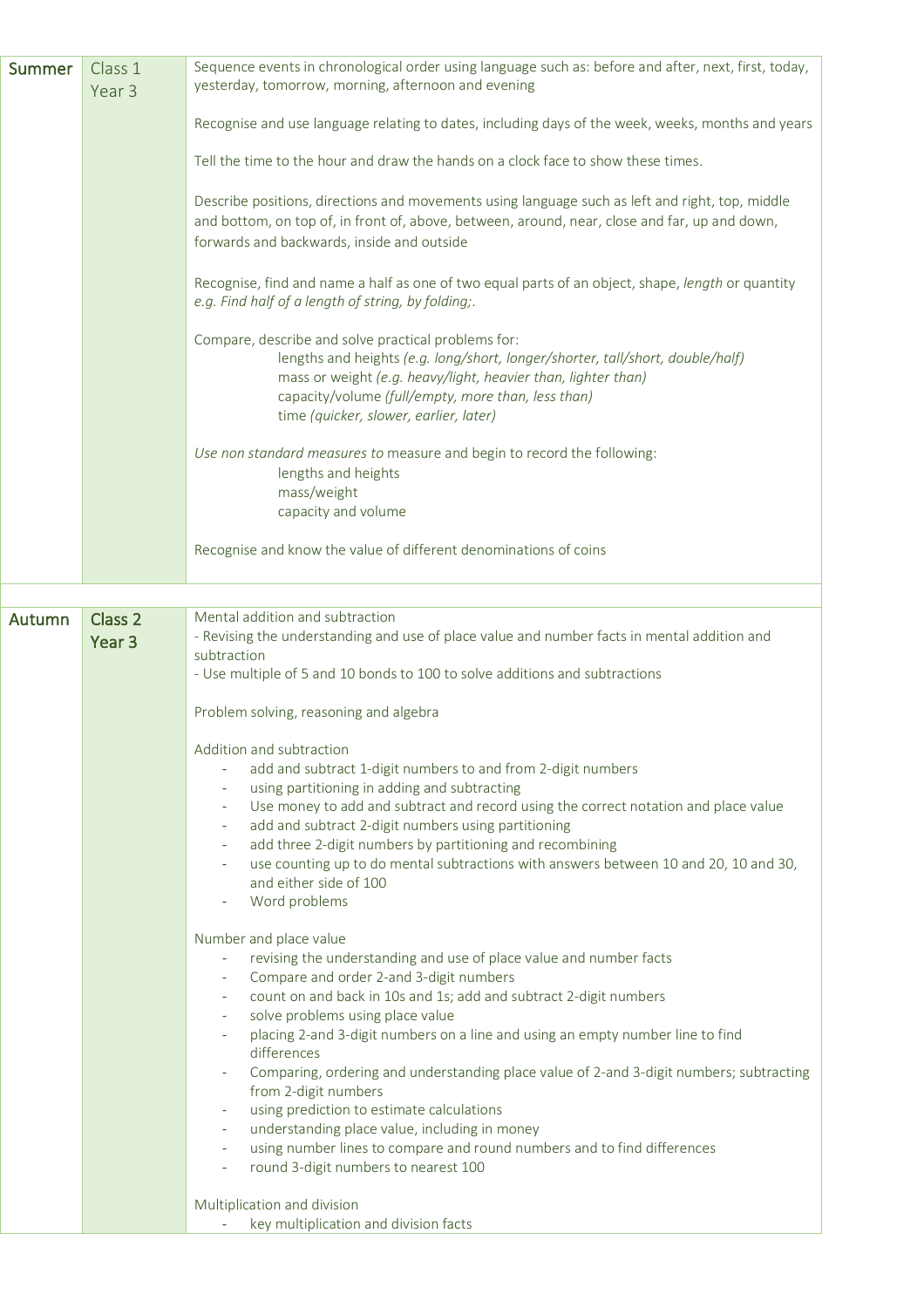|               |                    | doubling and halving                                                                                                                              |
|---------------|--------------------|---------------------------------------------------------------------------------------------------------------------------------------------------|
|               |                    | multiplication and division facts for the 5, 10, 2, 4 and 3 times-tables<br>$\overline{\phantom{a}}$                                              |
|               |                    | Word problems                                                                                                                                     |
|               |                    | Derive division facts from known times tables                                                                                                     |
|               |                    | Division with remainders                                                                                                                          |
|               |                    |                                                                                                                                                   |
|               |                    | Measurement                                                                                                                                       |
|               |                    | Telling the time with increasing accuracy; to the nearest five minutes on analogue and                                                            |
|               |                    | digital clocks                                                                                                                                    |
|               |                    | Know and understand the calendar, incl days, weeks and months                                                                                     |
|               |                    | SI units and measurement of length and capacity                                                                                                   |
|               |                    | Choose an appropriate instrument to measure a length and use a ruler to estimate,                                                                 |
|               |                    | measure and draw to the nearest centimetre                                                                                                        |
|               |                    | Know $1$ litre = $1000$ ml                                                                                                                        |
|               |                    | estimate and measure capacity in millilitres                                                                                                      |
|               |                    |                                                                                                                                                   |
|               |                    | Geometry: properties of shapes                                                                                                                    |
|               |                    | Identifying, describing and sorting 3D shapes                                                                                                     |
|               |                    | Properties of 3D shapes                                                                                                                           |
|               |                    |                                                                                                                                                   |
|               |                    | <b>Statistics</b>                                                                                                                                 |
|               |                    |                                                                                                                                                   |
|               |                    | Fractions, ratio and proportion                                                                                                                   |
|               |                    | Doubling and halving numbers up to 100 using partitioning<br>Understanding half and other unit fractions                                          |
|               |                    | understanding fractions and fractions of numbers                                                                                                  |
|               | Class <sub>2</sub> | Number and place value                                                                                                                            |
| <b>Spring</b> |                    |                                                                                                                                                   |
|               | Year <sub>3</sub>  | Rehearse place value in 3-digit numbers, order them on a number line and find a number in between                                                 |
|               |                    | compare number sentences                                                                                                                          |
|               |                    | Multiply and divide by 10 (whole number answers)                                                                                                  |
|               |                    | Place 3-digit numbers on empty 100 number lines                                                                                                   |
|               |                    | begin to place 3-digit numbers on 0-1000 landmarked and empty number lines<br>round 3-digit numbers to the nearest ten and to the nearest hundred |
|               |                    | Understand place-value in 3-digit numbers                                                                                                         |
|               |                    | separate 3-digit numbers into hundreds, tens, and ones                                                                                            |
|               |                    | begin to move tens and hundreds moving towards formal written addition                                                                            |
|               |                    | focuses on using number lines to facilitate an understanding of place value in 3-digit                                                            |
|               |                    | numbers                                                                                                                                           |
|               |                    |                                                                                                                                                   |
|               |                    | Order 3-digit numbers and find numbers between                                                                                                    |
|               |                    |                                                                                                                                                   |
|               |                    |                                                                                                                                                   |
|               |                    | Addition and subtraction                                                                                                                          |
|               |                    |                                                                                                                                                   |
|               |                    | solve additions and subtractions using place value                                                                                                |
|               |                    | using partitioning in addition                                                                                                                    |
|               |                    | Add pairs of 2-digit numbers using partitioning (crossing 10s, 100 or both) and then extend to add two 3-digit                                    |
|               |                    | numbers (not crossing 1000)                                                                                                                       |
|               |                    | use counting up as a strategy to perform mental subtraction                                                                                       |
|               |                    | add two 3-digit numbers using vertical written addition (expanded)<br>٠                                                                           |
|               |                    | add 2-and 3-digit numbers using vertical written addition (expanded)                                                                              |
|               |                    | Add two 2-digit numbers mentally                                                                                                                  |
|               |                    | add 2-digit to 3-digit numbers mentally using place value and rounding add two 3-digit                                                            |
|               |                    | numbers using expanded written method (answers under 1000)                                                                                        |
|               |                    | add two 3-digit numbers using expanded column addition<br>$\overline{\phantom{a}}$                                                                |
|               |                    | investigate patterns in numbers when adding them                                                                                                  |
|               |                    | choose to solve addition using a mental method or expanded column addition (written                                                               |
|               |                    | method)                                                                                                                                           |
|               |                    | solve subtractions of 3-digit -3-digit numbers using counting up (Frog)                                                                           |
|               |                    | use counting up and counting back as strategies to perform mental subtractions                                                                    |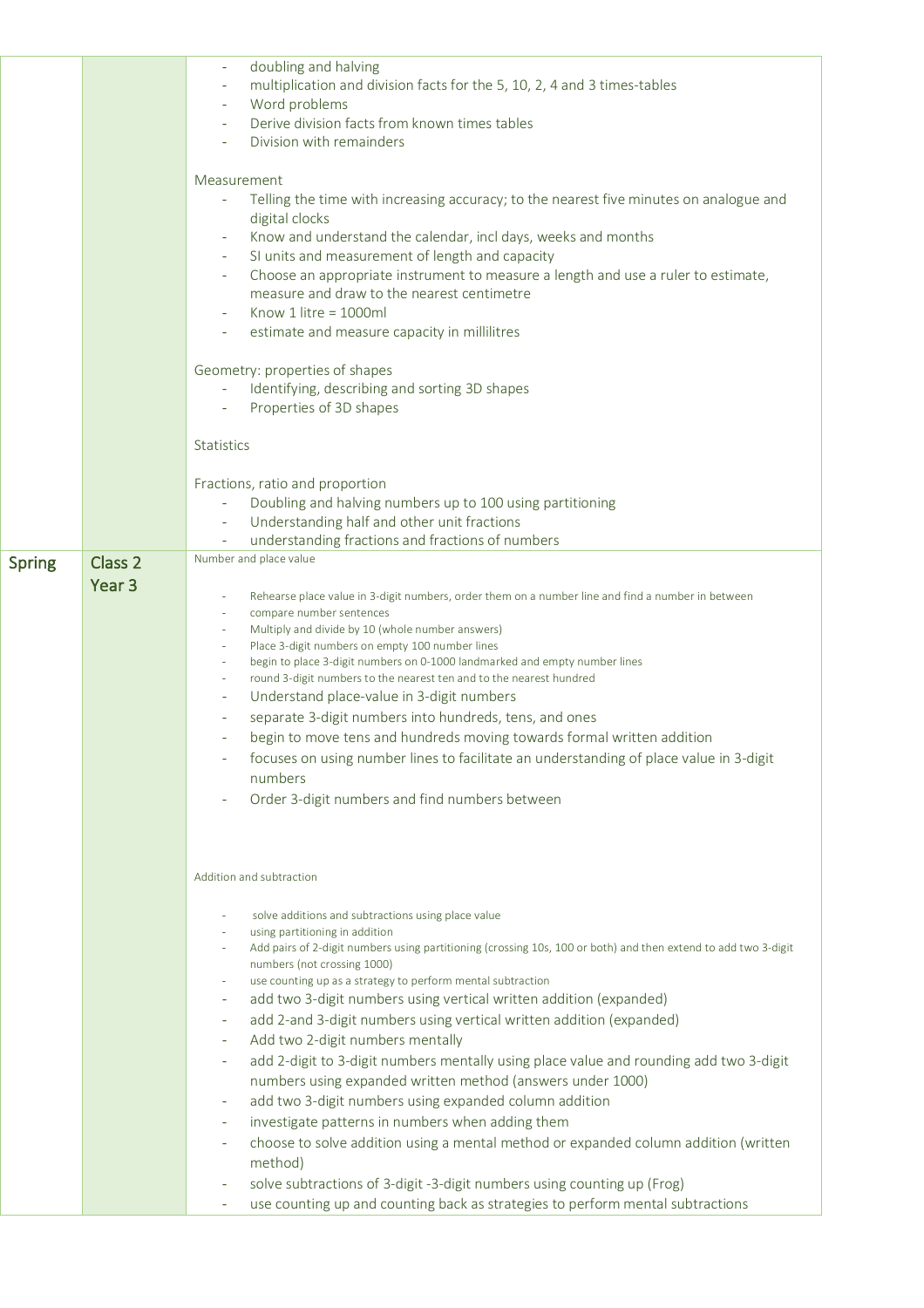| Problem solving, reasoning and algebra<br>Multiplication and Division<br>count in steps of 10, 50 and 100.12<br>2, 3, 4, 5, 8 and 10 times<br>recognise and sort multiples of 2, 3, 4, 5, and 10<br>double the 4 times-table to find the 8 times-table<br>$\blacksquare$<br>derive division facts for the 8 times-table<br>$\overline{\phantom{a}}$<br>multiply and divide by 4 by doubling or halving twice<br>$\overline{\phantom{a}}$<br>developing multiplication strategies using doubling and halving and the grid method<br>$\blacksquare$<br>division is related to multiplication and this relationship is used to solve missing number<br>$\blacksquare$<br>problems<br>Double and halve numbers up to 100 by partitioning<br>$\overline{\phantom{a}}$<br>solve word problems involving doubling and halving<br>$\overline{\phantom{a}}$ |  |
|----------------------------------------------------------------------------------------------------------------------------------------------------------------------------------------------------------------------------------------------------------------------------------------------------------------------------------------------------------------------------------------------------------------------------------------------------------------------------------------------------------------------------------------------------------------------------------------------------------------------------------------------------------------------------------------------------------------------------------------------------------------------------------------------------------------------------------------------------|--|
|                                                                                                                                                                                                                                                                                                                                                                                                                                                                                                                                                                                                                                                                                                                                                                                                                                                    |  |
|                                                                                                                                                                                                                                                                                                                                                                                                                                                                                                                                                                                                                                                                                                                                                                                                                                                    |  |
|                                                                                                                                                                                                                                                                                                                                                                                                                                                                                                                                                                                                                                                                                                                                                                                                                                                    |  |
|                                                                                                                                                                                                                                                                                                                                                                                                                                                                                                                                                                                                                                                                                                                                                                                                                                                    |  |
|                                                                                                                                                                                                                                                                                                                                                                                                                                                                                                                                                                                                                                                                                                                                                                                                                                                    |  |
|                                                                                                                                                                                                                                                                                                                                                                                                                                                                                                                                                                                                                                                                                                                                                                                                                                                    |  |
|                                                                                                                                                                                                                                                                                                                                                                                                                                                                                                                                                                                                                                                                                                                                                                                                                                                    |  |
|                                                                                                                                                                                                                                                                                                                                                                                                                                                                                                                                                                                                                                                                                                                                                                                                                                                    |  |
|                                                                                                                                                                                                                                                                                                                                                                                                                                                                                                                                                                                                                                                                                                                                                                                                                                                    |  |
|                                                                                                                                                                                                                                                                                                                                                                                                                                                                                                                                                                                                                                                                                                                                                                                                                                                    |  |
|                                                                                                                                                                                                                                                                                                                                                                                                                                                                                                                                                                                                                                                                                                                                                                                                                                                    |  |
|                                                                                                                                                                                                                                                                                                                                                                                                                                                                                                                                                                                                                                                                                                                                                                                                                                                    |  |
|                                                                                                                                                                                                                                                                                                                                                                                                                                                                                                                                                                                                                                                                                                                                                                                                                                                    |  |
| multiply numbers between 10 and 25 by 1-digit numbers using the grid method<br>$\overline{\phantom{a}}$                                                                                                                                                                                                                                                                                                                                                                                                                                                                                                                                                                                                                                                                                                                                            |  |
| divide multiples of 10 by 1-digit numbers using known tables facts<br>۰                                                                                                                                                                                                                                                                                                                                                                                                                                                                                                                                                                                                                                                                                                                                                                            |  |
| see the relation between multiplication and division<br>$\overline{\phantom{a}}$                                                                                                                                                                                                                                                                                                                                                                                                                                                                                                                                                                                                                                                                                                                                                                   |  |
|                                                                                                                                                                                                                                                                                                                                                                                                                                                                                                                                                                                                                                                                                                                                                                                                                                                    |  |
| Fractions, ratio and proportion                                                                                                                                                                                                                                                                                                                                                                                                                                                                                                                                                                                                                                                                                                                                                                                                                    |  |
| fractions as numbers                                                                                                                                                                                                                                                                                                                                                                                                                                                                                                                                                                                                                                                                                                                                                                                                                               |  |
| finding equivalent fractions<br>$\omega$                                                                                                                                                                                                                                                                                                                                                                                                                                                                                                                                                                                                                                                                                                                                                                                                           |  |
| placing fractions on a line<br>÷.                                                                                                                                                                                                                                                                                                                                                                                                                                                                                                                                                                                                                                                                                                                                                                                                                  |  |
| fractions as operators<br>$\overline{\phantom{a}}$                                                                                                                                                                                                                                                                                                                                                                                                                                                                                                                                                                                                                                                                                                                                                                                                 |  |
| finding fractions of amounts<br>$\overline{\phantom{a}}$<br>Identify 1/2s, 1/3s, 1/4,s 1/6s, and 1/8<br>$\overline{\phantom{a}}$                                                                                                                                                                                                                                                                                                                                                                                                                                                                                                                                                                                                                                                                                                                   |  |
| realise how many of each make a whole<br>ä,                                                                                                                                                                                                                                                                                                                                                                                                                                                                                                                                                                                                                                                                                                                                                                                                        |  |
|                                                                                                                                                                                                                                                                                                                                                                                                                                                                                                                                                                                                                                                                                                                                                                                                                                                    |  |
| Geometry                                                                                                                                                                                                                                                                                                                                                                                                                                                                                                                                                                                                                                                                                                                                                                                                                                           |  |
| properties of shapes                                                                                                                                                                                                                                                                                                                                                                                                                                                                                                                                                                                                                                                                                                                                                                                                                               |  |
| position and direction<br>÷,<br>Angles incl right angles, measurement of turn and the ° symbol<br>$\bar{a}$                                                                                                                                                                                                                                                                                                                                                                                                                                                                                                                                                                                                                                                                                                                                        |  |
| understand angles are measured in degrees<br>$\bar{a}$                                                                                                                                                                                                                                                                                                                                                                                                                                                                                                                                                                                                                                                                                                                                                                                             |  |
| Recognise right angles and know they are 90°<br>$\bar{a}$                                                                                                                                                                                                                                                                                                                                                                                                                                                                                                                                                                                                                                                                                                                                                                                          |  |
| Properties of 2D shapes<br>$\sim$                                                                                                                                                                                                                                                                                                                                                                                                                                                                                                                                                                                                                                                                                                                                                                                                                  |  |
| Finding perimeter<br>$\overline{\phantom{a}}$                                                                                                                                                                                                                                                                                                                                                                                                                                                                                                                                                                                                                                                                                                                                                                                                      |  |
| to understand and use the term perimeter to mean the length/distance around the edge (border) of a 2D shape<br>$\overline{\phantom{a}}$                                                                                                                                                                                                                                                                                                                                                                                                                                                                                                                                                                                                                                                                                                            |  |
| know a right angle is a quarter turn<br>$\sim$<br>know 360° is a full turn<br>$\omega$                                                                                                                                                                                                                                                                                                                                                                                                                                                                                                                                                                                                                                                                                                                                                             |  |
| begin to understand angles and identify size of angles in relation to 90°<br>$\sim$                                                                                                                                                                                                                                                                                                                                                                                                                                                                                                                                                                                                                                                                                                                                                                |  |
|                                                                                                                                                                                                                                                                                                                                                                                                                                                                                                                                                                                                                                                                                                                                                                                                                                                    |  |
| Measurement                                                                                                                                                                                                                                                                                                                                                                                                                                                                                                                                                                                                                                                                                                                                                                                                                                        |  |
| begin to calculate using a ruler                                                                                                                                                                                                                                                                                                                                                                                                                                                                                                                                                                                                                                                                                                                                                                                                                   |  |
| Money<br>ä,                                                                                                                                                                                                                                                                                                                                                                                                                                                                                                                                                                                                                                                                                                                                                                                                                                        |  |
| subtract pounds and pence from five pounds                                                                                                                                                                                                                                                                                                                                                                                                                                                                                                                                                                                                                                                                                                                                                                                                         |  |
| use .subtraction, and column methods of addition.counting up (Frog) as a strategy to perform mental                                                                                                                                                                                                                                                                                                                                                                                                                                                                                                                                                                                                                                                                                                                                                |  |
| subtraction of amounts of money<br>subtract pounds and pence from ten pounds                                                                                                                                                                                                                                                                                                                                                                                                                                                                                                                                                                                                                                                                                                                                                                       |  |

- Time
	- focuses on time-telling on digital and analogue clocks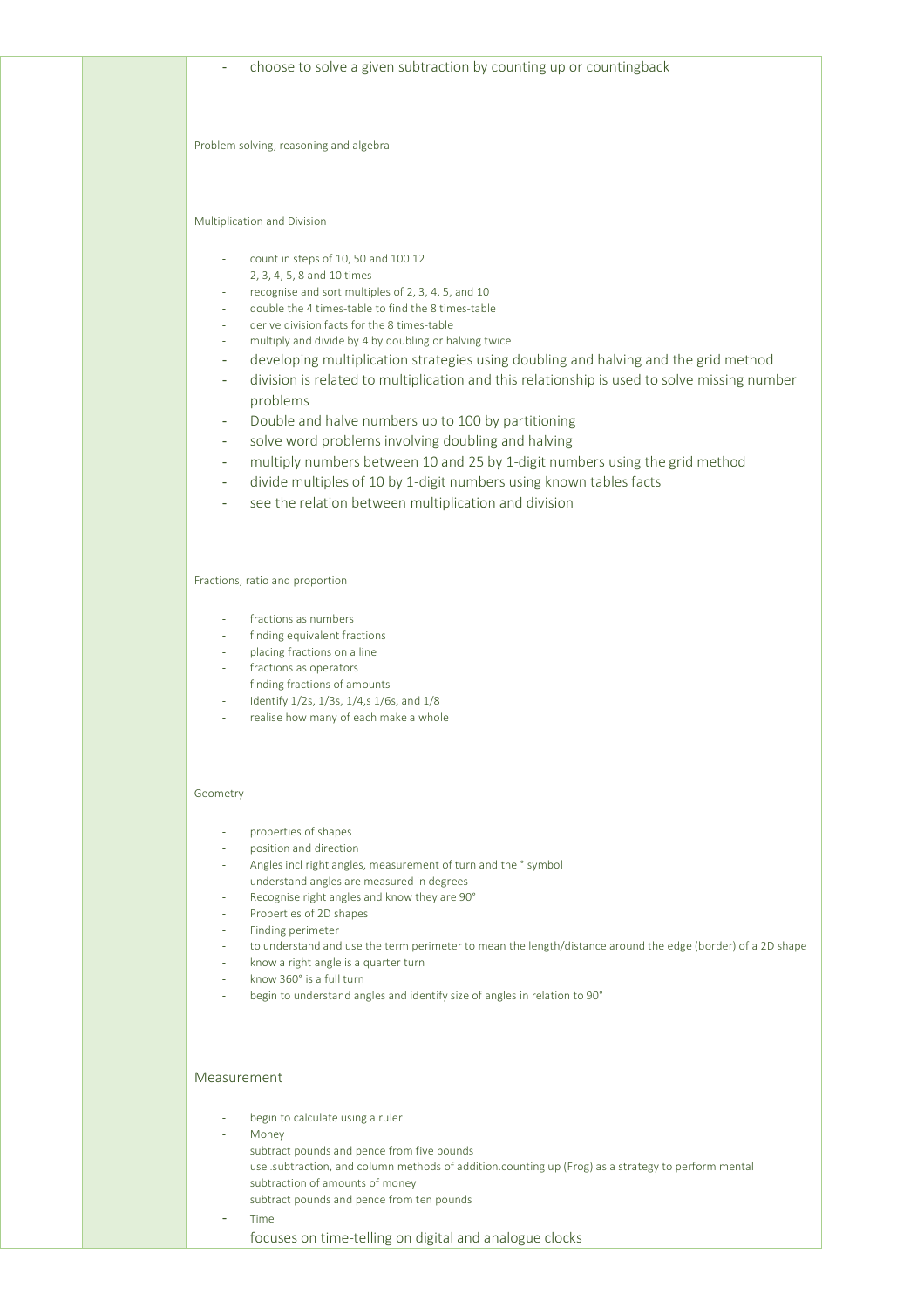|                              | the calculation of time intervals<br>word problems<br>Tell the time to the nearest minute on analogue and digital clocks (minutes past and<br>minutes to)<br>time events in minutes and seconds<br>find a time after a given interval (not crossing the hour)<br>calculate time intervals                                                                                                                                                                                                                                                                                                                                                                                                                                                                                                                                                                                                                                                                                                                                                                                                                                                                                                                                                                                                                                                                                                                                                                                                                                                                                          |
|------------------------------|------------------------------------------------------------------------------------------------------------------------------------------------------------------------------------------------------------------------------------------------------------------------------------------------------------------------------------------------------------------------------------------------------------------------------------------------------------------------------------------------------------------------------------------------------------------------------------------------------------------------------------------------------------------------------------------------------------------------------------------------------------------------------------------------------------------------------------------------------------------------------------------------------------------------------------------------------------------------------------------------------------------------------------------------------------------------------------------------------------------------------------------------------------------------------------------------------------------------------------------------------------------------------------------------------------------------------------------------------------------------------------------------------------------------------------------------------------------------------------------------------------------------------------------------------------------------------------|
| Class 2<br>Year <sub>3</sub> | Addition and subtraction<br>Add 3-digit and 1-digit numbers mentally, using number facts; subtract 1-digit numbers<br>from 3-digitnumbers mentally using number facts; add and subtract<br>column addition<br>subtracting by counting up, and choosing appropriate methods to solve problem<br>$\blacksquare$<br>Add 3-digit and 2-digit numbers using mental strategies<br>$\overline{\phantom{a}}$<br>add two 3-digit numbers using mental strategies or by using column addition<br>$\overline{\phantom{a}}$<br>use reasoning, trial and improvement to solve problems involving more complex addition<br>$\blacksquare$<br>Use column addition to add three 2-and 3-digit numbers together and four 2-and 3-digit<br>numbers together<br>subtract 3-digit numbers using counting up<br>$\overline{\phantom{a}}$<br>solve word problems choosing an appropriate method<br>$\overline{\phantom{a}}$<br>Add 3-digit numbers using column addition<br>solve problems involving measures<br>solve subtractions of 3-digit numbers using counting up<br>Problem solving, reasoning and algebra<br>Fractions, ratio and proportion                                                                                                                                                                                                                                                                                                                                                                                                                                                    |
|                              | compare and order fractions with the same denominator<br>begin to recognise equivalences of 1/2<br>add and subtract fractions with the same denominator<br>$\overline{\phantom{a}}$<br>Decimals, percentages and their equivalence to fractions<br>$\overline{\phantom{a}}$<br>finding tenths of amounts<br>$\overline{\phantom{a}}$<br>recognise tenths and equivalent fractions<br>find one-tenth and several tenths of multiples of 10 and begin to find one-tenth of single-<br>digit numbers                                                                                                                                                                                                                                                                                                                                                                                                                                                                                                                                                                                                                                                                                                                                                                                                                                                                                                                                                                                                                                                                                  |
|                              | Multiplication and Division<br>multiples of 10 by counting on and back in 10s and using number facts to cross 100s<br>using tables facts to solve scaling problems, multiplications using the grid method<br>Divisions using chunking<br>Use function machines to multiply by 2, 3, 4, 5 and 8 and understand the inverse<br>$\overline{\phantom{a}}$<br>use scaling to multiply heights and weights by 2, 4, 8, 5 and 10<br>$\overline{\phantom{a}}$<br>use known facts to multiply multiples of 10 by 2, 3, 4 and 5<br>$\overline{\phantom{a}}$<br>multiply numbers between 10 and 30 by 3, 4 and 5 using the grid method<br>$\blacksquare$<br>multiply 2-digit numbers by 3, 4, 5 and 8 using the grid method<br>$\blacksquare$<br>Divide without remainders, just beyond the 12th multiple<br>$\overline{\phantom{a}}$<br>division with remainder<br>$\overline{\phantom{a}}$<br>use the grid method to multiply 2-digit numbers by 3, 4, 5 and 8<br>$\overline{\phantom{a}}$<br>begin to estimate products<br>Use the grid method to multiply 2-digit numbers by 3, 4, 5, 6 and 8<br>estimate products<br>decide whether to use multiplication or division to solve word problems<br>Statistics<br>drawing and interpreting pictograms and bar graphs with different scales; where one<br>$\overline{\phantom{a}}$<br>square/symbol represents two units<br>Record and analyse data in the context of measuring weights<br>draw and interpret bar charts where one square represents one hundred units<br>$\overline{\phantom{a}}$<br>Measurement<br>$\overline{\phantom{a}}$ |
|                              | Weight<br>compare and measure weights in multiples of 100g                                                                                                                                                                                                                                                                                                                                                                                                                                                                                                                                                                                                                                                                                                                                                                                                                                                                                                                                                                                                                                                                                                                                                                                                                                                                                                                                                                                                                                                                                                                         |
|                              |                                                                                                                                                                                                                                                                                                                                                                                                                                                                                                                                                                                                                                                                                                                                                                                                                                                                                                                                                                                                                                                                                                                                                                                                                                                                                                                                                                                                                                                                                                                                                                                    |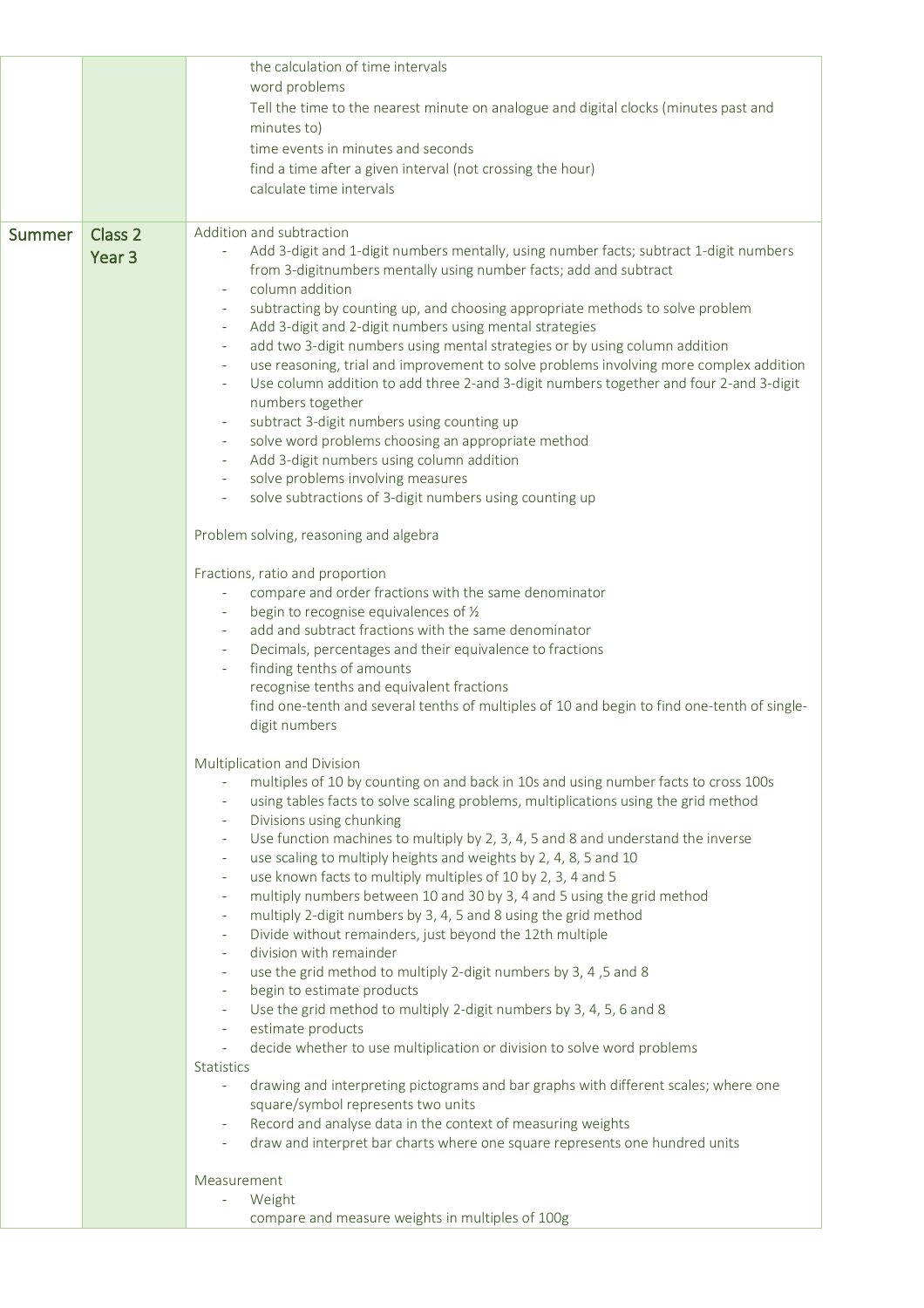| Finding pairs with a total of 100; adding to the next multiple of 100 and subtracting to the previous multiple of 100;<br>Class 3<br>Autumn<br>subtract by counting up to find a difference; adding several numbers<br>Year 4<br>Read, write 4-digit numbers and know what each digit represents; compare 4-digit numbers using < and > and place on a<br>number line; add 2-digit numbers mentally; subtract 2-digit and 3-digit numbers<br>Learn × and ÷ facts for the 6 and 9 times-table and identify patterns; multiply multiples of 10 by single-digit numbers;<br>multiply 2-digit numbers by single-digit numbers (the grid method); find fractions of amounts<br>Tell and write the time to the minute on analogue and digital clocks; calculate time intervals; measure in metres,<br>centimetres and millimetres; convert lengths between units; record using decimal notation<br>Add two 3-digit numbers using column addition; subtract a 3-digit number from a 3-digit number using an expanded<br>column method (decomposing only in one column)<br>-Double 3-digit numbers and halve even 3-digit numbers; revise unit fractions; identify equivalent fractions;<br>reduce a fraction to its simplest form; count in fractions (each fraction in its simplest form)<br>-Look at place value in decimals and the relationship between tenths and decimals; add two 4-digit numbers;<br>practise written and mental addition methods; use vertical addition to investigate patterns<br>-Round 4-digit numbers to the nearest: 10, 100 and 1000; subtract 3-digit numbers using the expanded<br>written version and the counting up mental strategy and decide which to use<br>-Convert multiples of 100g into kilograms; convert multiples of 100ml into litres; read scales to the nearest<br>100ml; estimate capacities; draw bar charts, record and interpret information<br>-Use the grid method to multiply 3-digit by single-digit numbers and introduce the vertical algorithm; begin to<br>estimate products; divide numbers (up to 2 digits) by single-digit numbers with no remainder, then with a<br>remainder<br>Class <sub>3</sub><br><b>Spring</b> |  | know how many grams are in a kilogram<br>estimate and weigh objects to the nearest 100g<br>2D Shapes<br>developing understanding and vocabulary of shape and angle<br>measuring perimeters<br>Identify, name and draw horizontal, vertical, perpendicular, parallel and diagonal lines,<br>angles and symmetry in 2D shapes<br>measure the perimeter of 2D shapes by counting and measuring with a ruler<br>Time<br>telling the time 5, 10, 20 minutes later using am/pm and 24-hour clock<br>tell the time on analogue and digital clocks to the minute |
|--------------------------------------------------------------------------------------------------------------------------------------------------------------------------------------------------------------------------------------------------------------------------------------------------------------------------------------------------------------------------------------------------------------------------------------------------------------------------------------------------------------------------------------------------------------------------------------------------------------------------------------------------------------------------------------------------------------------------------------------------------------------------------------------------------------------------------------------------------------------------------------------------------------------------------------------------------------------------------------------------------------------------------------------------------------------------------------------------------------------------------------------------------------------------------------------------------------------------------------------------------------------------------------------------------------------------------------------------------------------------------------------------------------------------------------------------------------------------------------------------------------------------------------------------------------------------------------------------------------------------------------------------------------------------------------------------------------------------------------------------------------------------------------------------------------------------------------------------------------------------------------------------------------------------------------------------------------------------------------------------------------------------------------------------------------------------------------------------------------------------------------------------------------------------------|--|----------------------------------------------------------------------------------------------------------------------------------------------------------------------------------------------------------------------------------------------------------------------------------------------------------------------------------------------------------------------------------------------------------------------------------------------------------------------------------------------------------------------------------------------------------|
|                                                                                                                                                                                                                                                                                                                                                                                                                                                                                                                                                                                                                                                                                                                                                                                                                                                                                                                                                                                                                                                                                                                                                                                                                                                                                                                                                                                                                                                                                                                                                                                                                                                                                                                                                                                                                                                                                                                                                                                                                                                                                                                                                                                |  |                                                                                                                                                                                                                                                                                                                                                                                                                                                                                                                                                          |
|                                                                                                                                                                                                                                                                                                                                                                                                                                                                                                                                                                                                                                                                                                                                                                                                                                                                                                                                                                                                                                                                                                                                                                                                                                                                                                                                                                                                                                                                                                                                                                                                                                                                                                                                                                                                                                                                                                                                                                                                                                                                                                                                                                                |  |                                                                                                                                                                                                                                                                                                                                                                                                                                                                                                                                                          |
|                                                                                                                                                                                                                                                                                                                                                                                                                                                                                                                                                                                                                                                                                                                                                                                                                                                                                                                                                                                                                                                                                                                                                                                                                                                                                                                                                                                                                                                                                                                                                                                                                                                                                                                                                                                                                                                                                                                                                                                                                                                                                                                                                                                |  |                                                                                                                                                                                                                                                                                                                                                                                                                                                                                                                                                          |
|                                                                                                                                                                                                                                                                                                                                                                                                                                                                                                                                                                                                                                                                                                                                                                                                                                                                                                                                                                                                                                                                                                                                                                                                                                                                                                                                                                                                                                                                                                                                                                                                                                                                                                                                                                                                                                                                                                                                                                                                                                                                                                                                                                                |  |                                                                                                                                                                                                                                                                                                                                                                                                                                                                                                                                                          |
|                                                                                                                                                                                                                                                                                                                                                                                                                                                                                                                                                                                                                                                                                                                                                                                                                                                                                                                                                                                                                                                                                                                                                                                                                                                                                                                                                                                                                                                                                                                                                                                                                                                                                                                                                                                                                                                                                                                                                                                                                                                                                                                                                                                |  |                                                                                                                                                                                                                                                                                                                                                                                                                                                                                                                                                          |
|                                                                                                                                                                                                                                                                                                                                                                                                                                                                                                                                                                                                                                                                                                                                                                                                                                                                                                                                                                                                                                                                                                                                                                                                                                                                                                                                                                                                                                                                                                                                                                                                                                                                                                                                                                                                                                                                                                                                                                                                                                                                                                                                                                                |  |                                                                                                                                                                                                                                                                                                                                                                                                                                                                                                                                                          |
|                                                                                                                                                                                                                                                                                                                                                                                                                                                                                                                                                                                                                                                                                                                                                                                                                                                                                                                                                                                                                                                                                                                                                                                                                                                                                                                                                                                                                                                                                                                                                                                                                                                                                                                                                                                                                                                                                                                                                                                                                                                                                                                                                                                |  |                                                                                                                                                                                                                                                                                                                                                                                                                                                                                                                                                          |
|                                                                                                                                                                                                                                                                                                                                                                                                                                                                                                                                                                                                                                                                                                                                                                                                                                                                                                                                                                                                                                                                                                                                                                                                                                                                                                                                                                                                                                                                                                                                                                                                                                                                                                                                                                                                                                                                                                                                                                                                                                                                                                                                                                                |  |                                                                                                                                                                                                                                                                                                                                                                                                                                                                                                                                                          |
|                                                                                                                                                                                                                                                                                                                                                                                                                                                                                                                                                                                                                                                                                                                                                                                                                                                                                                                                                                                                                                                                                                                                                                                                                                                                                                                                                                                                                                                                                                                                                                                                                                                                                                                                                                                                                                                                                                                                                                                                                                                                                                                                                                                |  |                                                                                                                                                                                                                                                                                                                                                                                                                                                                                                                                                          |
|                                                                                                                                                                                                                                                                                                                                                                                                                                                                                                                                                                                                                                                                                                                                                                                                                                                                                                                                                                                                                                                                                                                                                                                                                                                                                                                                                                                                                                                                                                                                                                                                                                                                                                                                                                                                                                                                                                                                                                                                                                                                                                                                                                                |  |                                                                                                                                                                                                                                                                                                                                                                                                                                                                                                                                                          |
|                                                                                                                                                                                                                                                                                                                                                                                                                                                                                                                                                                                                                                                                                                                                                                                                                                                                                                                                                                                                                                                                                                                                                                                                                                                                                                                                                                                                                                                                                                                                                                                                                                                                                                                                                                                                                                                                                                                                                                                                                                                                                                                                                                                |  | Number and place value                                                                                                                                                                                                                                                                                                                                                                                                                                                                                                                                   |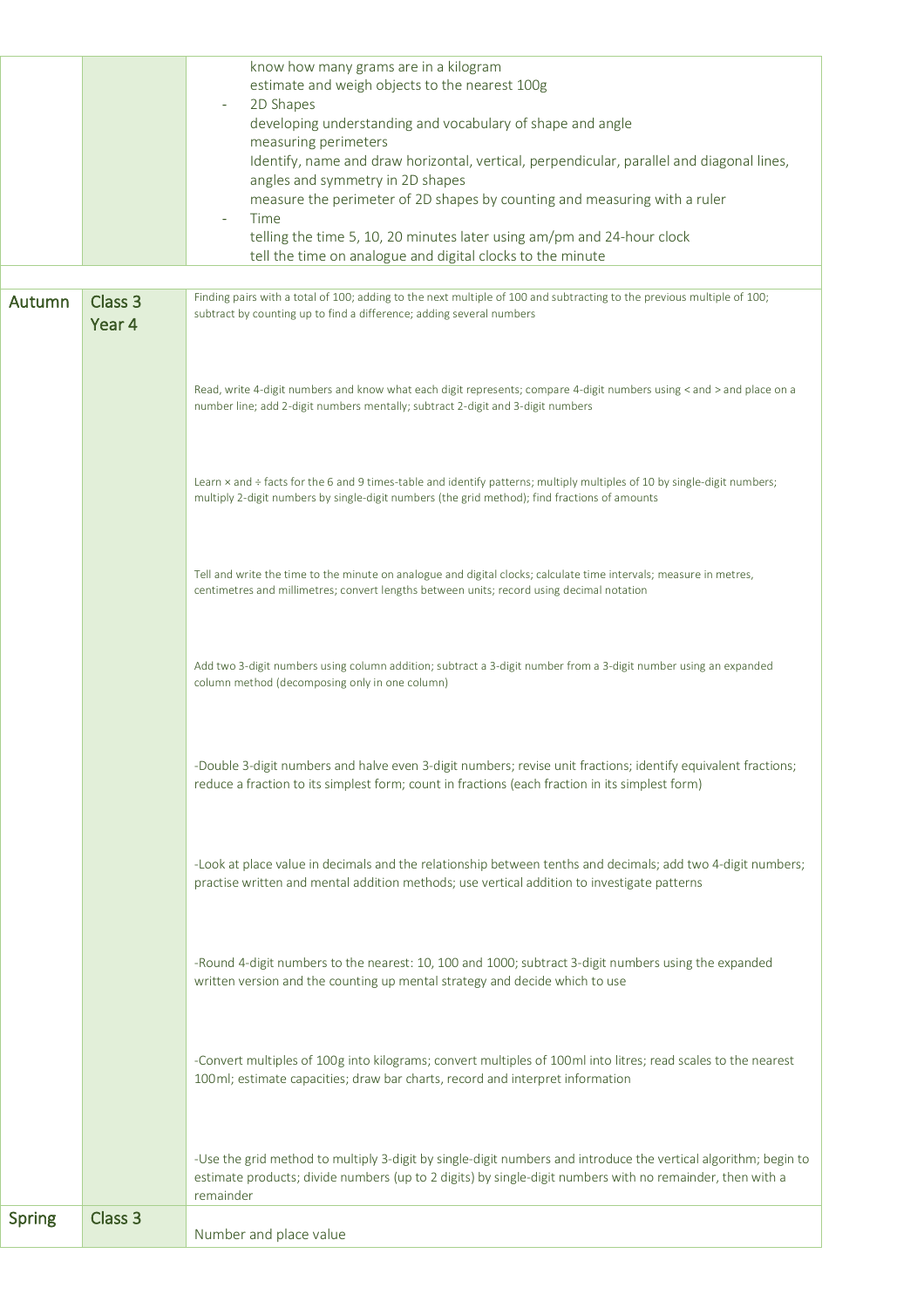| Year 4 | Place 4-digit numbers on landmarked lines                                                                                                           |
|--------|-----------------------------------------------------------------------------------------------------------------------------------------------------|
|        | 0-10000 and 1000-2000                                                                                                                               |
|        | round 4-digit numbers to the nearest 10, 100 and 1000                                                                                               |
|        | mentally add and subtract to/from 4-digit and 3-digit numbers using place-value                                                                     |
|        | Count on and back in multiples of 10, 100 and 1000<br>Count on in multiples of 25 and 50                                                            |
|        | Understand place value in 4-digit numbers                                                                                                           |
|        | Partition 4-digit numbers<br>$\overline{\phantom{a}}$                                                                                               |
|        | Decimals                                                                                                                                            |
|        | Recognise, use, compare and order decimal numbers                                                                                                   |
|        | Understand place value in decimal numbers                                                                                                           |
|        | Recognise that decimals are tenths<br>Round decimals to the nearest whole number                                                                    |
|        | Divide 2-digit numbers by ten to get decimal numbers                                                                                                |
|        | Divide 3-digit numbers by 100 to get decimal numbers<br>×.                                                                                          |
|        |                                                                                                                                                     |
|        | Addition and subtraction                                                                                                                            |
|        | add and subtract multiples of 10 and 100 to/from 4-digit numbers                                                                                    |
|        | Use expanded written subtraction and compact written subtraction to subtract pairs of 3-                                                            |
|        | digit numbers (one 'exchange'); use expanded column                                                                                                 |
|        | 2-digit numbers from 3-digit numbers (one 'carry')<br>use Frog to find change from £10, £20 and £50                                                 |
|        | add 4-digit numbers using written method with answers greater than 10000                                                                            |
|        |                                                                                                                                                     |
|        | Problem solving, reasoning and algebra                                                                                                              |
|        | Multiplication and division                                                                                                                         |
|        | learn the 7x table                                                                                                                                  |
|        | Multiplication methods involving money                                                                                                              |
|        | use the vertical algorithm to multiply 3-digit numbers by 1-digit money                                                                             |
|        | Understand how to divide 2-digit and 3-digit numbers by 1-digit numbers using place value and                                                       |
|        | mental strategies                                                                                                                                   |
|        | divide numbers by 1-digit numbers to give answers between 10 and 25, with remainders                                                                |
|        | identify factor pairs and use these to solve multiplications and divisions with larger numbers<br>use Frog to find complements to multiples of 1000 |
|        | Multiply by 100 to get 3-digit multiples of ten                                                                                                     |
|        | Use the vertical algorithm to multiply 3-digit numbers by 1-digit numbers<br>$\overline{\phantom{a}}$                                               |
|        | explore patterns                                                                                                                                    |
|        | use mental strategies and tables facts to divide 2-digit and 3-digit numbers by 1-digit numbers                                                     |
|        | to give answers between 10 and 35, without remainders                                                                                               |
|        | solve word problems                                                                                                                                 |
|        | Measurement                                                                                                                                         |
|        | - Money                                                                                                                                             |
|        | solve simple money problems with decimals to two decimal places                                                                                     |
|        | Add amounts of money using written methods and mentally using place value                                                                           |
|        | - draw lines of a given length                                                                                                                      |
|        | convert from one unit of measurement to another<br>- Time                                                                                           |
|        | tell the time on a 24-hour clock using am and pm correctly                                                                                          |
|        | Convert pm times to 24 hour clock and vice versa                                                                                                    |
|        | Use 24 hour clock to calculate intervals of time                                                                                                    |
|        |                                                                                                                                                     |
|        | Fractions, ratio and proportion                                                                                                                     |
|        | find non-unit fractions of 2                                                                                                                        |
|        | find equivalent fractions and use them to simplify                                                                                                  |
|        | Halves, thirds and quarters                                                                                                                         |
|        |                                                                                                                                                     |
|        | Geometry                                                                                                                                            |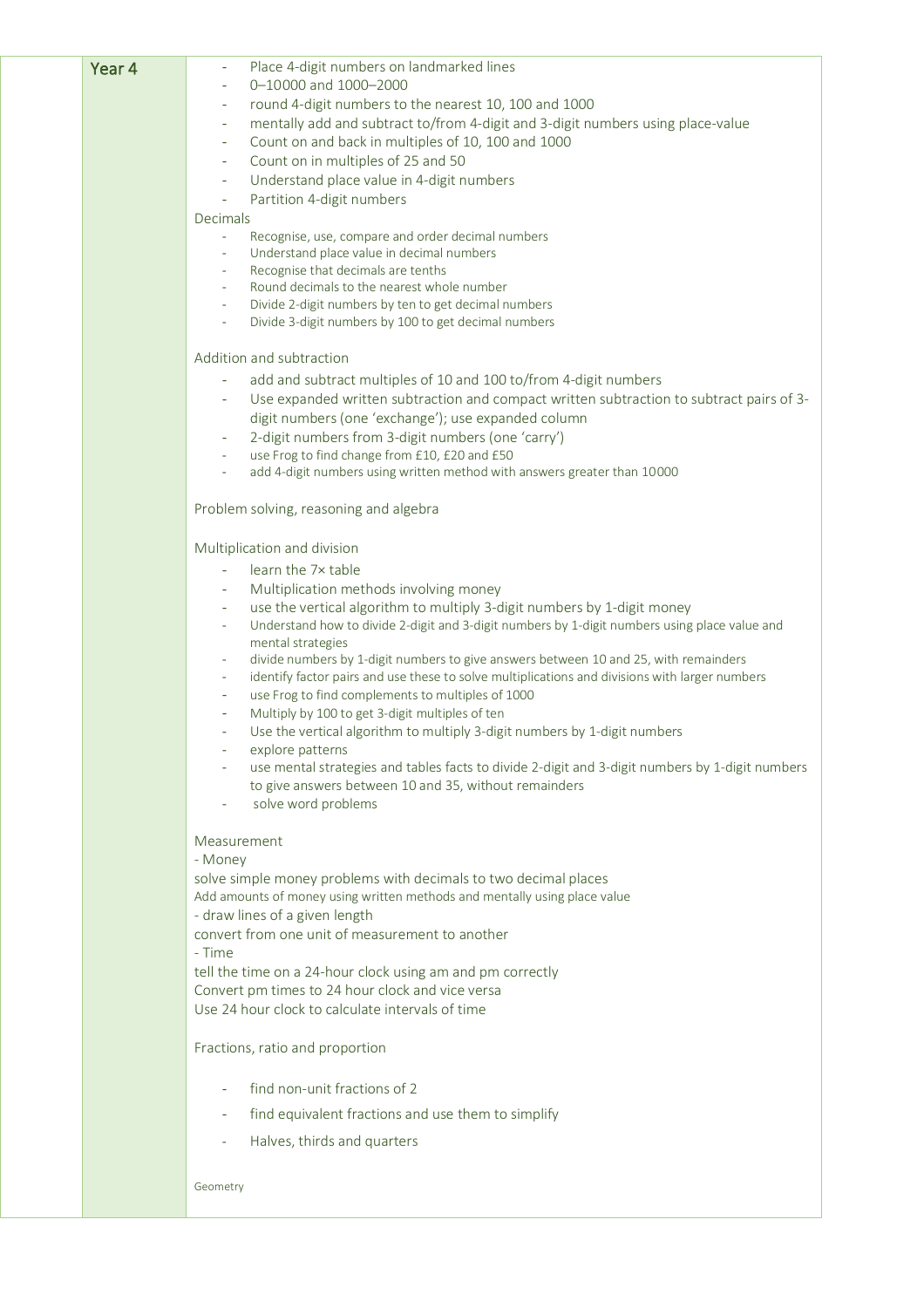|        |         | Property of shapes                                                                                                                                                                                                                                                                                                                                                                                                                                                                                                                                                                                            |
|--------|---------|---------------------------------------------------------------------------------------------------------------------------------------------------------------------------------------------------------------------------------------------------------------------------------------------------------------------------------------------------------------------------------------------------------------------------------------------------------------------------------------------------------------------------------------------------------------------------------------------------------------|
|        |         | sort 2D shapes according to their properties                                                                                                                                                                                                                                                                                                                                                                                                                                                                                                                                                                  |
|        |         | draw shapes with given properties and explain reasoning                                                                                                                                                                                                                                                                                                                                                                                                                                                                                                                                                       |
|        |         | Angles<br>÷,                                                                                                                                                                                                                                                                                                                                                                                                                                                                                                                                                                                                  |
|        |         | recognise and compare acute, right and obtuse angles                                                                                                                                                                                                                                                                                                                                                                                                                                                                                                                                                          |
|        |         | Identify Parallel and perpendicular lines                                                                                                                                                                                                                                                                                                                                                                                                                                                                                                                                                                     |
|        |         | Symmetry<br>÷                                                                                                                                                                                                                                                                                                                                                                                                                                                                                                                                                                                                 |
|        |         | recognise and draw line symmetry in shapes                                                                                                                                                                                                                                                                                                                                                                                                                                                                                                                                                                    |
|        |         | draw the other half of symmetrical shapes                                                                                                                                                                                                                                                                                                                                                                                                                                                                                                                                                                     |
|        |         | Perimeter                                                                                                                                                                                                                                                                                                                                                                                                                                                                                                                                                                                                     |
|        |         | finding missing lengths in rectlinear shapes                                                                                                                                                                                                                                                                                                                                                                                                                                                                                                                                                                  |
|        |         |                                                                                                                                                                                                                                                                                                                                                                                                                                                                                                                                                                                                               |
| Summer | Class 3 | Number and Place Value                                                                                                                                                                                                                                                                                                                                                                                                                                                                                                                                                                                        |
|        | Year 4  | Read, write and compare 4-digit numbers and place on a line; find 1000 more or less than any given<br>number; read, write and compare 5-digit numbers; recognise what each digit represents in a 5-digit<br>number; read, use and compare negative numbers in the context of temperature                                                                                                                                                                                                                                                                                                                      |
|        |         | Decimals, percentages and their equivalence to fractions<br>Multiply and divide numbers by 10 and 100 including decimals (tenths and hundredths); read and write<br>decimals (to 1 and 2 places), understanding that these represent parts (tenths and hundredths) of<br>numbers; mark 1-and 2-place decimals on a line; count in tenths (0.1s) and hundredths (0.01s); multiply<br>numbers with up to 2 decimal places by 10 and 100, and divide numbers by 10 and 100; say the number<br>one tenth and one hundredth more or less than a given number; round decimal numbers to the nearest<br>whole number |
|        |         | Mental Multiplication and Division<br>Learn 11 and 12x tables; develop and use effective mental multiplication strategies; use a vertical<br>written method to multiply 3-digit numbers by 1-digit numbers; use rounding to estimate answers; use<br>a written method to multiply 3-digit numbers, including amounts of money by 1-digit numbers; multiply<br>2-digit and 3-digit numbers by 1-digit numbers; understand how division 'undoes' multiplication and<br>vice versa; divide above the tables facts using multiples of 10                                                                          |
|        |         | Number and place value; Measurement; Geometry: properties of shapes<br>Recognise and read Roman numerals to 100; begin to know the history of our number system including<br>0; calculate area and perimeter of rectilinear shapes using multiplication and addition, or counting;<br>recognise, name and classify 2D shapes identifying regular and irregular polygons; sort 2D shapes<br>according to properties including types of quadrilaterals and triangles; revise 3D shapes, consider 2D-<br>shaped sides on 3D shapes, and sort shapes                                                              |
|        |         | Decimals, percentages and their equivalence to fractions; Problem solving, reasoning and algebra;<br>Fractions, ratio and proportion                                                                                                                                                                                                                                                                                                                                                                                                                                                                          |
|        |         | Understand, read and write 2-place decimals; compare 2-place decimals in the context of lengths; add<br>and subtract 0.1 and 0.01 and say a number one-tenth (0.1) or one-hundredth (0.01) more or less than<br>a given number; revise equivalent fractions; write fractions with different denominators with a total of<br>1; recognise decimal and fraction equivalents                                                                                                                                                                                                                                     |
|        |         | Mental addition and subtraction; Mental multiplication and division; Written multiplication and division;<br>Problem solving, reasoning and algebra<br>Add two 2-digit numbers or a 2-digit number to a 3-or 4-digit number mentally; subtract 2-, 3-and 4-                                                                                                                                                                                                                                                                                                                                                   |
|        |         | digit numbers using counting up; derive factors of 2-digit numbers and use factors and doubling to solve<br>multiplication mentally; solve integer scaling problems using mental strategies and spot a relationship<br>between products; solve correspondence problems, using a systematic approach and calculate using<br>mental multiplication strategies                                                                                                                                                                                                                                                   |
|        |         | Written addition and subtraction; Problem solving, reasoning and algebra; Mental addition and<br>subtraction                                                                                                                                                                                                                                                                                                                                                                                                                                                                                                  |
|        |         | Solve written addition of two 4-digit numbers; add amounts of money (pounds and pence) using column<br>addition; solve 4-digit minus 4-digit and 4-digit minute 3-digit subtractions using written column method                                                                                                                                                                                                                                                                                                                                                                                              |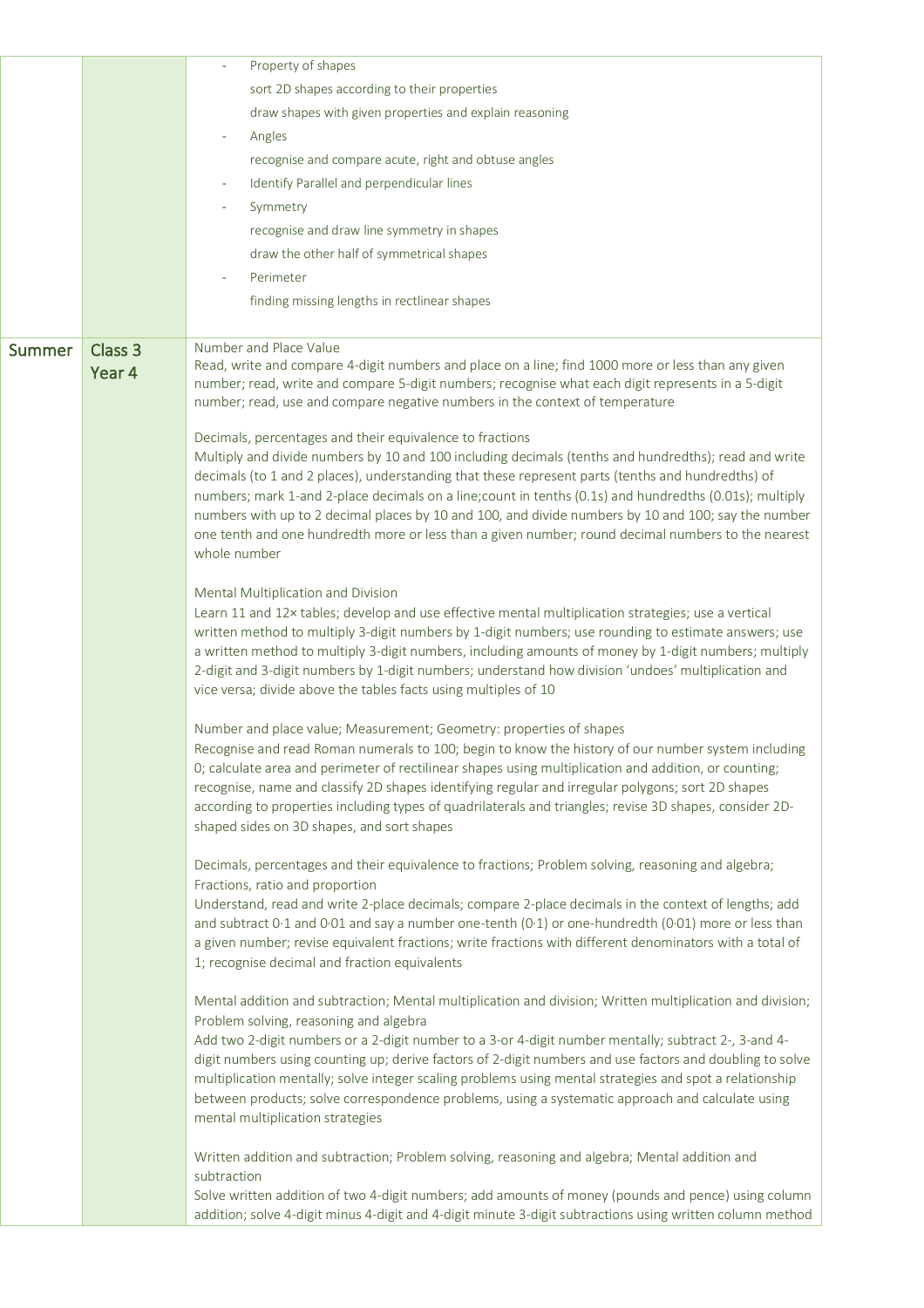|               |                   | (decomposition) and check subtraction with addition; solve word problems choosing an appropriate<br>method                                                                                                                                                                                                                                                                                                                                                                                                                                                                    |
|---------------|-------------------|-------------------------------------------------------------------------------------------------------------------------------------------------------------------------------------------------------------------------------------------------------------------------------------------------------------------------------------------------------------------------------------------------------------------------------------------------------------------------------------------------------------------------------------------------------------------------------|
|               |                   |                                                                                                                                                                                                                                                                                                                                                                                                                                                                                                                                                                               |
| Autumn        | Class 4<br>Year 5 | Number and place value; Written addition and subtraction; Problem solving, reasoning and algebra<br>Read, write, compare and order 5-digit numbers, understanding the place value and using < and >signs;<br>add and subtract multiples of 10, 100 and 1000 to and from 5-digit numbers; use written addition to<br>add two 4-digit numbers; work systematically to spot patterns                                                                                                                                                                                             |
|               |                   | Mental addition and subtraction; Number and place value<br>Add and subtract 2-3-and 4-digit numbers mentally; choose a strategy for solving mental additions or<br>subtractions; solve word problems                                                                                                                                                                                                                                                                                                                                                                          |
|               |                   | Decimals, percentages and their equivalence to fractions; Problem solving, reasoning and algebra;<br>Mental multiplication and division<br>Understand place value in decimal numbers; multiply and divide numbers with up to two decimal places<br>by 10 and 100; multiply and divide by 0 and 100; add and subtract 0.1 and 0.01; multiply and divide by 4<br>by doubling or halving twice; use mental multiplication strategies to multiply by 20, 25 and 9                                                                                                                 |
|               |                   | Measurement<br>Revise converting 12-hour clock times to 24-hour clock times; find a time a given number of minutes or<br>hours and minutes later; calculate time intervals using 24-hour clock format; measure lengths in mm<br>and convert to cm; find perimeters in cm and convert cm to m                                                                                                                                                                                                                                                                                  |
|               |                   | Addition and Subtraction<br>Solve subtraction using a written method for 3-digit - 3-digit numbers and for 4-digit numbers; use<br>counting up (Frog) as a strategy to perform mental subtraction; find change from a multiple of ten<br>pounds using counting up                                                                                                                                                                                                                                                                                                             |
|               |                   | Mental multiplication and division; Fractions, ratio and proportion<br>Recognise which numbers are divisible by 2, 3, 4, 5, 6, 9 and 25 and identify multiples; find factors;<br>recording results systematically and finding all factors of a given number; compare and place fractions<br>on a line; find equivalent fractions and reduce them to their simplest form                                                                                                                                                                                                       |
|               |                   | Mental multiplication and division; Written multiplication and division; Problem solving, reasoning and<br>algebra                                                                                                                                                                                                                                                                                                                                                                                                                                                            |
|               |                   | Use mental strategies to multiply and divide multiples of 10 and 100; use a written method to multiply<br>3-digit and 4-digit numbers by 1-digit numbers and estimate answers, divide 3-digit numbers by 1-digit<br>numbers using a written method and express remainders as a fraction and solve division word problems                                                                                                                                                                                                                                                      |
|               |                   | Geometry: properties of shapes; Problem solving, reasoning and algebra<br>Use a protractor to measure and draw angles in degrees; recognise, use terms and classify angles as<br>obtuse, acute and reflex; recognise that angles on a line total 180° and angles round a point total 360°;<br>identify and name parts of a circle including diameter, radius and circumference; draw circles to a given<br>radius using a pair of compasses; relate angles to turns, and recognise that a 360° angle is a complete<br>turn; use angle facts to solve problems related to turn |
|               |                   | Number and place value; Decimals, percentages and their equivalence to fractions; Fractions, ratio and<br>proportion<br>Place numbers to 100 000 and decimals up to two places on a line, round numbers to the nearest 10,<br>100 and 1000 and decimals up to two places to the nearest whole number; compare and order numbers                                                                                                                                                                                                                                               |
|               |                   | with up to two decimal places; reduce fractions to their simplest form; know and recognise equivalent<br>fractions and decimals to half, tenths and fifths                                                                                                                                                                                                                                                                                                                                                                                                                    |
|               |                   | Mental addition and subtraction; Written addition and subtraction; Mental multiplication and division;<br>Written multiplication and division; Problem solving, reasoning and algebra                                                                                                                                                                                                                                                                                                                                                                                         |
|               |                   | Revise mental and written addition and subtraction strategies, choose to usea mental strategy or<br>written method to solve addition and subtraction, choose to solve word problems involving<br>multiplication and division questions including 2-and 3-digit by 1-digit and 2-digit by 2-digit using a<br>mental or a written method, use mathematical reasoning to work out a function, identify the operation<br>being used on numbers, understand that addition and subtraction are inverse operations multiplication                                                    |
|               |                   | and division, use function machines                                                                                                                                                                                                                                                                                                                                                                                                                                                                                                                                           |
| <b>Spring</b> | Class 4<br>Year 5 | Number and place value; Decimals, percentages and their equivalence to fractions; Problem solving,<br>reasoning and algebra<br>Read, write and order numbers with up to 6 digits and understand the place value of each digit; place 6-                                                                                                                                                                                                                                                                                                                                       |
|               |                   | digit numbers on a number line and find numbers between; solve place-value additions and                                                                                                                                                                                                                                                                                                                                                                                                                                                                                      |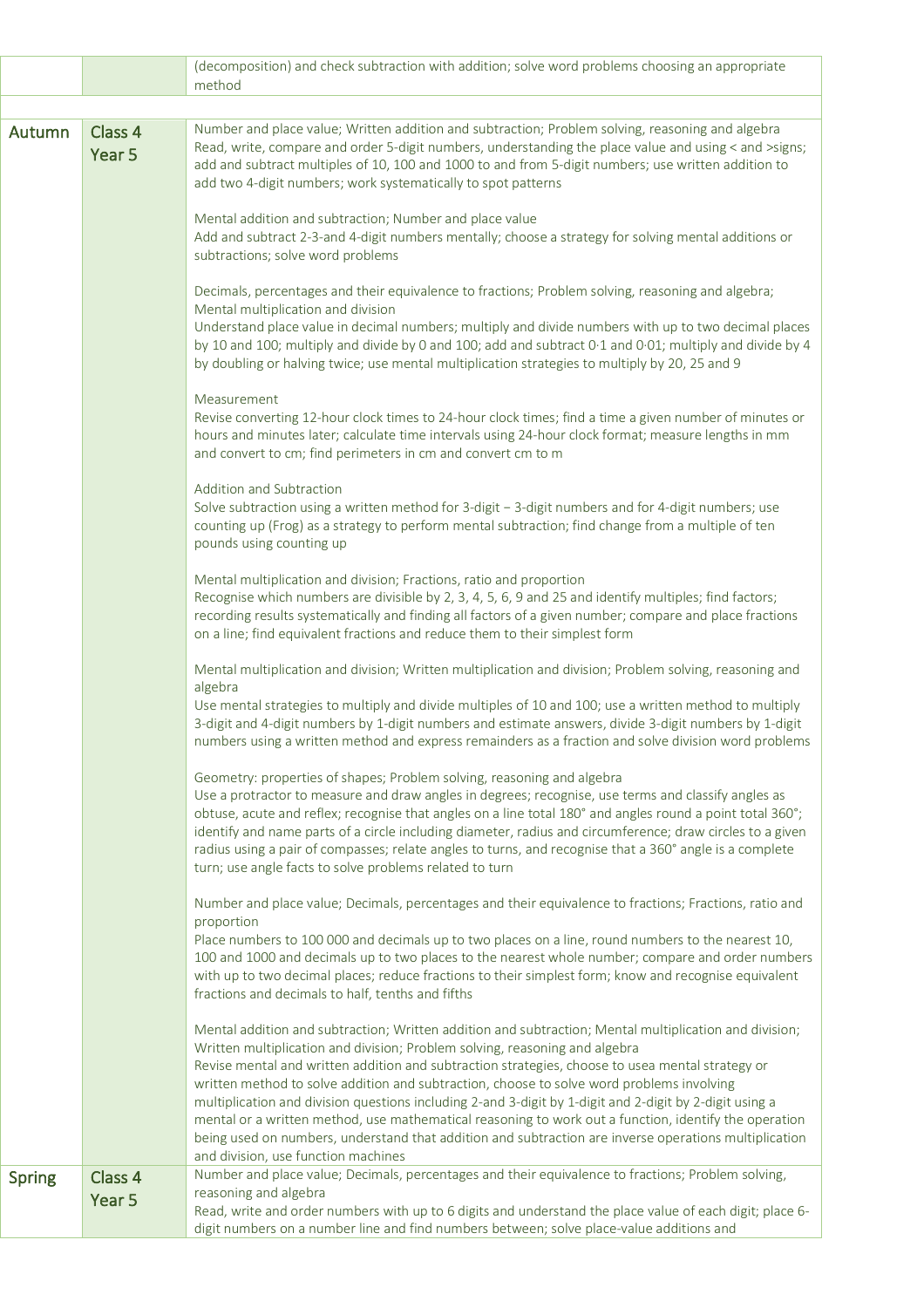|        |                   | subtractions with 6-digit numbers; understand place value in decimal numbers as tenths and<br>hundredths; multiply and divide by 10/100/1000 using a place-value grid; understand place value in<br>decimal numbers to 2-decimal places; place decimal numbers on a line; round two-place decimal<br>numbers to nearest tenth and whole number; say the number a tenth or a hundredth more                                                                                                                                                                                                                                                                                                                                      |
|--------|-------------------|---------------------------------------------------------------------------------------------------------------------------------------------------------------------------------------------------------------------------------------------------------------------------------------------------------------------------------------------------------------------------------------------------------------------------------------------------------------------------------------------------------------------------------------------------------------------------------------------------------------------------------------------------------------------------------------------------------------------------------|
|        |                   | Mental addition and subtraction; Problem solving, reasoning and algebra; Written addition and<br>subtraction                                                                                                                                                                                                                                                                                                                                                                                                                                                                                                                                                                                                                    |
|        |                   | Rehearse mental addition strategies for decimals and whole numbers; use counting on as a strategy to<br>perform mental addition of 2-place decimals to the next whole number; solve missing number<br>sentences; use mental strategies to solve multi-step word problems; use counting up as a strategy to<br>perform written subtraction (Frog)                                                                                                                                                                                                                                                                                                                                                                                |
|        |                   | Mental multiplication and division; Number and place value; Problem solving, reasoning and algebra<br>Use rules of divisibility to find if numbers are divisible by 2, 3, 4, 5, 9 and 10; identity prime numbers;<br>revise finding factors of numbers; find squares and square roots of square numbers; finding patterns<br>and making and testing rules; use mental multiplication and division strategies; relate mental division<br>strategies to multiples of ten of the divisor                                                                                                                                                                                                                                           |
|        |                   | Problem solving, reasoning and algebra; Geometry: properties of shapes; Measurement; Statistics<br>Know properties of equilateral, isosceles, scalene and right-angled triangles; find that angles in a triangle<br>have a total of 180°; sort triangles according to their properties; use scales to weigh amounts to the<br>nearest half interval; convert from grams to kilograms and vice versa, from millilitres to litres and vice<br>versa, and from metres to kilometres and vice versa; read scales to the nearest half division; understand<br>that we measure distance in kilometres and miles; use ready reckoning to give approximate values of<br>miles in kilometres and vice versa; draw line conversion graphs |
|        |                   | Written addition and subtraction; Problem solving, reasoning and algebra; Measurement<br>Use a written column method to add amounts of money in pounds and pence; add 2-place decimals<br>using written column addition; subtract decimal numbers using counting up (Frog)                                                                                                                                                                                                                                                                                                                                                                                                                                                      |
|        |                   | Written Multiplication and Division<br>Use a written method (grid) to multiply pairs of 2-digit numbers; use short division to divide 3-digit<br>numbers by 1-digit numbers, including those which leave a remainder                                                                                                                                                                                                                                                                                                                                                                                                                                                                                                            |
|        |                   | Written multiplication and division; Fractions, ratio and proportion<br>Find unit fractions and non-unit fractions of 3-digit numbers; use short multiplication to multiply 3-digit<br>numbers by 1-digit numbers; begin to use short multiplication to multiply 4-digit numbers by 1-digit<br>numbers                                                                                                                                                                                                                                                                                                                                                                                                                          |
|        |                   | Geometry: properties of shapes; Problem solving, reasoning and algebra; Measurement<br>Understand what a polygon is; draw polygons using dotted square and isometric paper; revise terms<br>obtuse, acute and reflex angles, perpendicular and parallel sides; recognise quadrilaterals as polygons<br>and identify their properties; classify quadrilaterals; draw regular polygons and explore their properties;<br>revise metric units of weight, capacity and length; understand that we can measure in imperial units and<br>relate these to their instances in daily life                                                                                                                                                 |
|        |                   | Fractions, ratio and proportion; Problem solving, reasoning and algebra<br>Place mixed numbers on lines; count up in fractions using equivalence; convert improper fractions to<br>mixed numbers and vice versa; write improper fractions as mixed numbers and vice versa; multiply<br>proper fractions by whole numbers                                                                                                                                                                                                                                                                                                                                                                                                        |
|        |                   | Written Addition and Subtraction; Problem Solving, reasoning and algebra<br>Solve subtraction of 4-digit numbers using written column subtraction; add several numbers using<br>written column addition; use column to solve problems                                                                                                                                                                                                                                                                                                                                                                                                                                                                                           |
| Summer | Class 4           | Mental addition and subtraction; Decimals, percentages and their equivalence to fractions; Problem                                                                                                                                                                                                                                                                                                                                                                                                                                                                                                                                                                                                                              |
|        | Year <sub>5</sub> | solving, reasoning and algebra<br>Add mentally 2-place decimal numbers in the context of money using rounding; add several small<br>amounts of money using mental methods; mentally subtract amounts of money including giving change;<br>calculate the difference between two amounts using counting up; solve word problems, including 2-step<br>problems, choosing an appropriate method                                                                                                                                                                                                                                                                                                                                     |
|        |                   | Fractions, ratio and proportion; Problem solving, reasoning and algebra; Written multiplication and<br>division<br>Multiply fractions less than 1 by whole numbers, convert improper fractions to whole numbers; use<br>short multiplication to multiply 3-digit and 4-digit numbers by 1-digit numbers; use long multiplication                                                                                                                                                                                                                                                                                                                                                                                                |
|        |                   | to multiply 2-digit and 3-digit numbers by teens numbers                                                                                                                                                                                                                                                                                                                                                                                                                                                                                                                                                                                                                                                                        |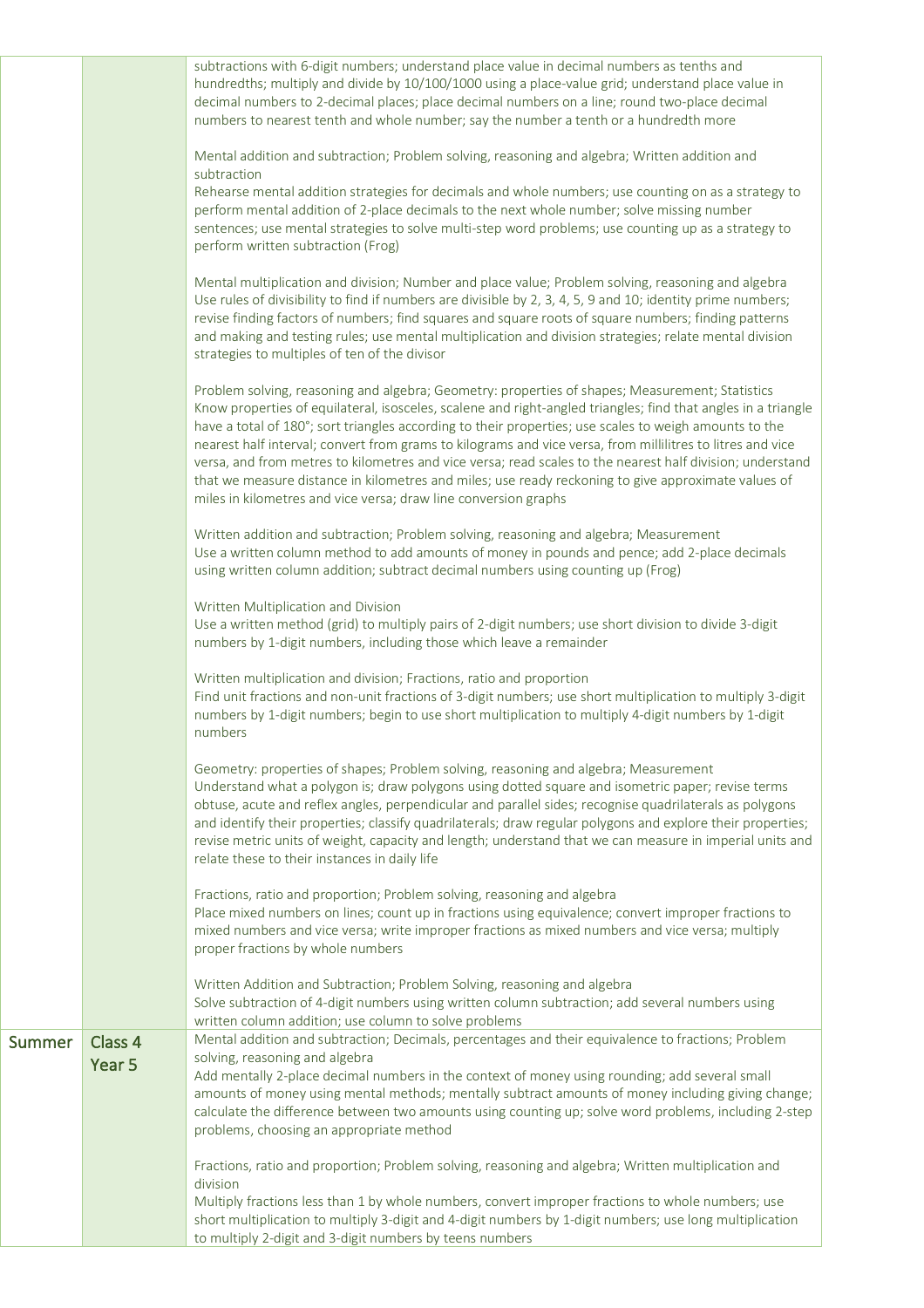|        |                              | Decimals, percentages and their equivalence to fractions; Problem solving, reasoning and algebra;<br>Number and place value<br>Read, write and compare decimals to three decimal places, understanding that the third decimal place<br>represents thousandths; multiply and divide numbers by 10, 100 and 1000 using 3-place decimal<br>numbers in the calculations; place 2-place decimals on a number line and round them to the nearest<br>tenth and whole number; read, write, order and compare 3-place decimal numbers; understand and<br>use negative numbers in the context of temperature<br>Geometry: position and direction; Problem solving, reasoning and algebra; Geometry: properties of<br>shapes |
|--------|------------------------------|-------------------------------------------------------------------------------------------------------------------------------------------------------------------------------------------------------------------------------------------------------------------------------------------------------------------------------------------------------------------------------------------------------------------------------------------------------------------------------------------------------------------------------------------------------------------------------------------------------------------------------------------------------------------------------------------------------------------|
|        |                              | Read and mark co-ordinates in the first two quadrants; draw simple polygons using co-ordinates;<br>translate simple polygons by adding to and subtracting from theco-ordinates; reflect simple shapes in<br>the y axis or in a line, noting the effect on the co-ordinates; translate simple shapes and note what<br>happens to the co-ordinates; draw regular and irregular 2D shapes using given dimensions and angles;<br>use the properties of 2D shapes, including rectangles, to derive related facts; identify 3D shapes from<br>2D representations; create 3D shapes using 2D nets and draw 3D shapes                                                                                                     |
|        |                              | Written Addition and Subtraction; Problem Solving, reasoning and algebra<br>Add 5-digit numbers using written column addition; subtract 5-digit numbers using written method<br>(decomposition); check answers to subtractions using written column addition; solve subtractions of 4-<br>and 5-digit numbers using written column subtraction or number line counting up                                                                                                                                                                                                                                                                                                                                         |
|        |                              | Mental Multiplication and division; Problem Solving, reasoning and algebra; Fractions, ratio and<br>proportion<br>Identify factors and multiples, find factor pairs; revise equivalent fractions; compare and order fractions<br>with related denominators; add fractions with same or related denominators, then convert answer into<br>a mixed number; subtract fractions with same and related denominators, revise multiplying fractions by<br>whole numbers                                                                                                                                                                                                                                                  |
|        |                              | Written Multiplication and Division<br>Use short division to divide 3-digit numbers by1-digit numbers and 4-digit numbers by 1-digit numbers,<br>including those which leave a remainder; express a remainder as a fraction; use long multiplication to<br>multiply 3-digit and 4-digit numbers by teens numbers                                                                                                                                                                                                                                                                                                                                                                                                  |
|        |                              | Problem Solving. Reasoning and algebra; Measurement<br>Find the area and perimeter of squares and rectangles by calculation and pursue a line of enquiry;<br>estimate and find the area of irregular shapes; calculate the perimeter and area of composite shapes;<br>use the relations of area and perimeter to find unknownlengths; begin to understand the concept of<br>volume; find the volume of a cube or cuboid by counting cubes; understand volume as measurement in<br>three dimensions; relate volume to capacity; recognise and estimate volumes                                                                                                                                                     |
|        |                              | Decimals, percentages and their equivalence to fractions; Fractions, ratio and proportion; Number and<br>place value<br>Understand what percentages are, relating them to hundredths; know key equivalences between<br>percentages and fractions, finding percentages of amounts of money; find equivalent fractions,<br>decimals and percentages; solve problems involving fraction and percentage equivalents; write dates<br>using Roman numerals                                                                                                                                                                                                                                                              |
|        |                              | Number and Place Value; Statistics; Measurement; Written multiplication and division; Problem solving,<br>reasoning and algebra<br>Find cubes of numbers to 10; draw and interpret line graphs showing change in temperature over time;<br>begin to understand rate; use timetables using the 24-hour clock and use counting up to find time<br>intervals of several hours and minutes; solve problems involving scaling by simple fractions; use factors<br>tomultiply; solve scaling problems involving measure                                                                                                                                                                                                 |
|        |                              |                                                                                                                                                                                                                                                                                                                                                                                                                                                                                                                                                                                                                                                                                                                   |
| Autumn | Class 5<br>Year <sub>6</sub> | Number and place value<br>- Read, write and compare 6-digit numbers and know what each digit represents<br>- read, write and compare 1-, 2-and 3-place decimal numbers                                                                                                                                                                                                                                                                                                                                                                                                                                                                                                                                            |
|        |                              | Mental multiplication and division<br>multiply and divide by 10, 100 and 1000                                                                                                                                                                                                                                                                                                                                                                                                                                                                                                                                                                                                                                     |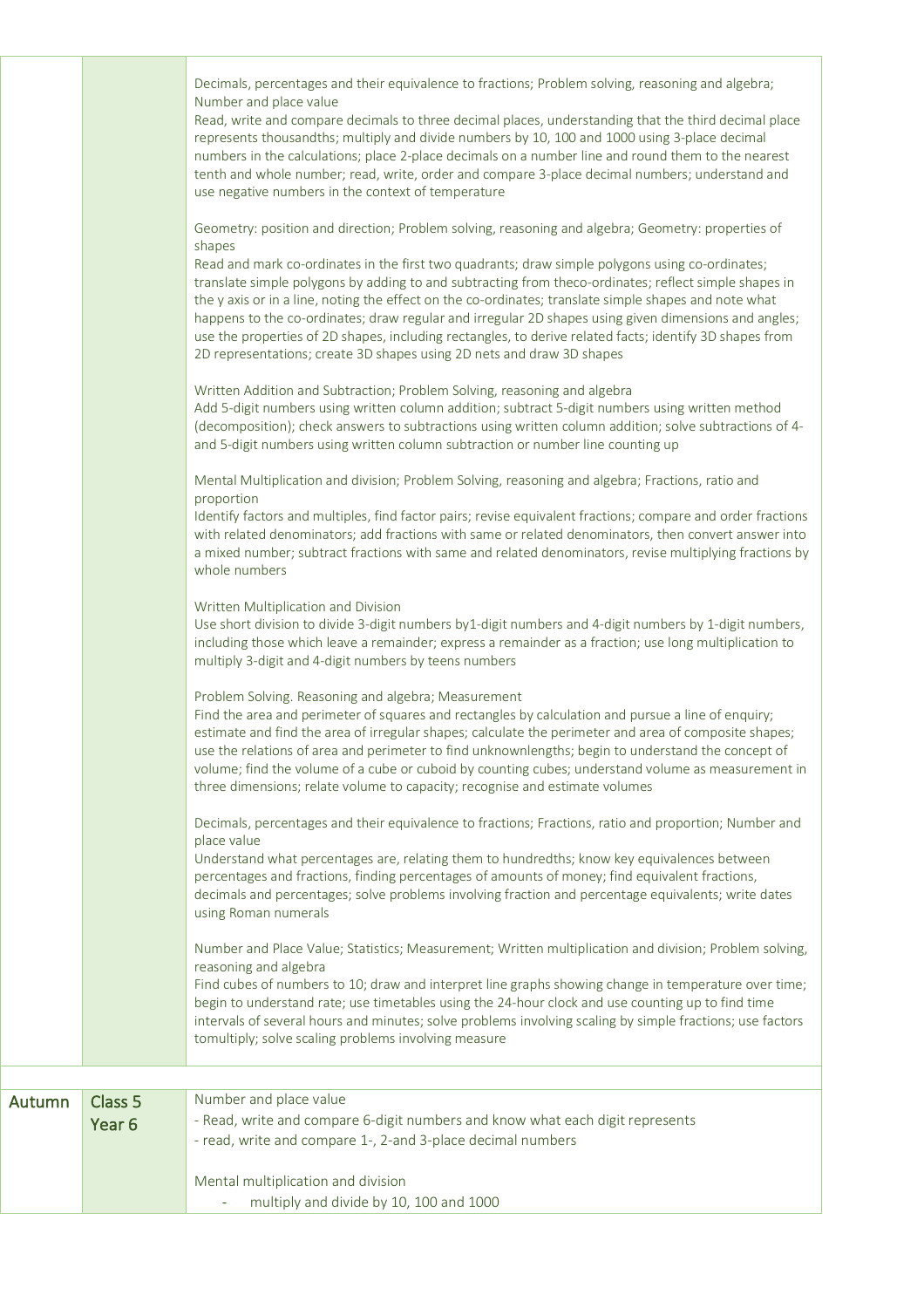- Use mental multiplication strategies tomultiply by numbers such as 4, 8, 5, 25, 19, 29 and 99
- Use mental strategies to divide by 2, 4, 8, 5, 20 and 25

Decimals, percentages and their equivalence to fractions

- round decimals to nearest tenth and whole number and place on a number line
- convert decimals (up to 3 places) to fractions and vice-versa
- solve problems involving number up to 3 decimal places
- choose an appropriate method to solve decimal addition
- Word problems
- use mental strategies to find simple percentages of amounts, including money
- Finding percentages

## Fractions, ratio and proportion

- Word problems
- comparing, ordering, adding and subtracting fractions, incl. mixed numbers
- compare fractions with unlike, but related, denominators
- correctly use the terms fraction, denominator and numerator
- understand what improper fractions and mixed numbers are
- add fractions with the same denominator, writing the answer as a mixed number
- Multiply fractions less than 1 by whole numbers, converting improper fractions to whole numbers
- divide unit and non-unit fractions by whole numbers
- giving remainders as fractions, simplifying where possible
- fractions are added, subtracted, multiplied and divided;
- finding percentages is also covered.
- find non-unit fractions of amounts

## Mental addition and subtraction

- Use mental addition strategies to solve additions incl decimal numbers
- Word problems

Written addition, subtraction, multiplication and division

- use column addition to add 5-digit numbers, decimal numbers and amounts of money
- Word problems
- revise using short multiplication to multiply 4-digit numbers by 1-digit numbers and use this to multiply amounts of money
- use long multiplication to multiply 3-digit and 4-digit numbers by teens numbers.
- use short division to divide 3-and 4-digit numbers by 1-digit numbers, including those which leave a remainder

Problem solving, reasoning and algebra

- Express missing number problems algebraically and find pairs of numbers that satisfy equations involving two unknowns
- Use mathematical reasoning to investigate

Geometry and Measurement

- find missing lengths and angles;
- measurement in and conversion of SI and imperial units;
- the use of 24-hour clock and calculation of time intervals
- Convert between grams and kilograms, millilitres and litres, millimetres and centimetres, centimetres and metres, metres and kilometres, and miles and kilometres
- revise reading the 24-hour clock and convert 12-hour times to 24-hour
- read and write Roman numerals
- 2D shapes, their properties
- areas, and perimeters
- 3D shapes, their nets, volumes and properties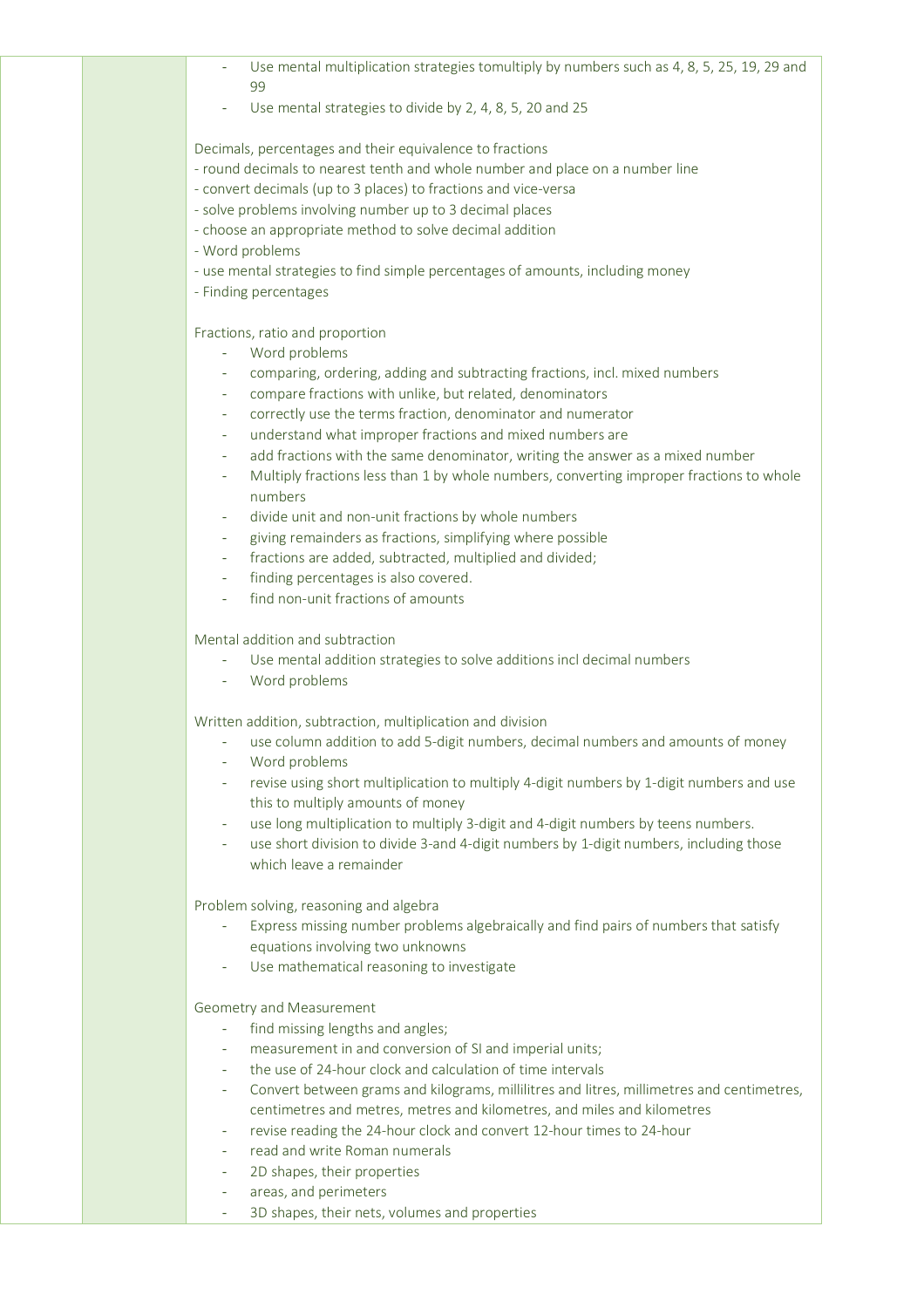|               |                    | Calculate the perimeter, area and volume of shapes, and know their units of<br>measurement;<br>understand that shapes can have the same perimeters but different areas and vice versa<br>calculate the area of a triangle using the formula $A = 1/2$ b $\times$ h<br>$\blacksquare$<br>find the area of parallelograms using the formula $A = b \times h$<br>$\overline{\phantom{a}}$<br>name and describe properties of 3D shapes<br>systematically find and compare nets for different 3D shapes.<br><b>BIDMAS</b> - Order of Operations |
|---------------|--------------------|---------------------------------------------------------------------------------------------------------------------------------------------------------------------------------------------------------------------------------------------------------------------------------------------------------------------------------------------------------------------------------------------------------------------------------------------------------------------------------------------------------------------------------------------|
|               |                    | understand how brackets can be used in calculation problems                                                                                                                                                                                                                                                                                                                                                                                                                                                                                 |
|               |                    | use knowledge of the order of operations to carry out calculations involving the four<br>operations,                                                                                                                                                                                                                                                                                                                                                                                                                                        |
|               |                    | solve addition and subtraction multi-step problems using knowledge of the order of<br>operations.                                                                                                                                                                                                                                                                                                                                                                                                                                           |
|               |                    | Negative numbers                                                                                                                                                                                                                                                                                                                                                                                                                                                                                                                            |
|               |                    | calculate small differences between negative and positive numbers<br>add and subtract negative numbers                                                                                                                                                                                                                                                                                                                                                                                                                                      |
| <b>Spring</b> | Class <sub>5</sub> | Number and place value                                                                                                                                                                                                                                                                                                                                                                                                                                                                                                                      |
|               | Year <sub>6</sub>  | - Read and write numbers with up to 7-digits, understanding what each digit represents                                                                                                                                                                                                                                                                                                                                                                                                                                                      |
|               |                    | - compare and order numbers with up to three decimal places                                                                                                                                                                                                                                                                                                                                                                                                                                                                                 |
|               |                    | - work systematically to find out how many numbers round to 5000000<br>- factors and multiples                                                                                                                                                                                                                                                                                                                                                                                                                                              |
|               |                    | - prime numbers                                                                                                                                                                                                                                                                                                                                                                                                                                                                                                                             |
|               |                    |                                                                                                                                                                                                                                                                                                                                                                                                                                                                                                                                             |
|               |                    | Written Addition and Subtraction<br>- word problems                                                                                                                                                                                                                                                                                                                                                                                                                                                                                         |
|               |                    | - solve subtraction of 5-and 6-digit numbers using written column method- n method                                                                                                                                                                                                                                                                                                                                                                                                                                                          |
|               |                    | - solve addition of 4-to 7-digit numbers using written column addition;                                                                                                                                                                                                                                                                                                                                                                                                                                                                     |
|               |                    | - solve subtraction of 5-, 6-and 7-digit numbers using written column method (decomposition)                                                                                                                                                                                                                                                                                                                                                                                                                                                |
|               |                    | - Solve addition and subtraction multi-step problems in shopping contexts<br>- Add and subtract money using column addition and counting up                                                                                                                                                                                                                                                                                                                                                                                                 |
|               |                    | Fractions, ratio and proportion                                                                                                                                                                                                                                                                                                                                                                                                                                                                                                             |
|               |                    | know common fraction / decimal equivalents                                                                                                                                                                                                                                                                                                                                                                                                                                                                                                  |
|               |                    | multiply pairs of unit fractions and multiply unit fractions by non-unit fractions                                                                                                                                                                                                                                                                                                                                                                                                                                                          |
|               |                    | Multiplication of decimals and fractions<br>Calculate and understand the mean average                                                                                                                                                                                                                                                                                                                                                                                                                                                       |
|               |                    |                                                                                                                                                                                                                                                                                                                                                                                                                                                                                                                                             |
|               |                    | Mental Multiplication and Division                                                                                                                                                                                                                                                                                                                                                                                                                                                                                                          |
|               |                    | Multiply and divide by 10, 100 and 1000                                                                                                                                                                                                                                                                                                                                                                                                                                                                                                     |
|               |                    | Written multiplication and division                                                                                                                                                                                                                                                                                                                                                                                                                                                                                                         |
|               |                    | Use partitioning to mentally multiply 2-digit numbers with one decimal place by whole 1-                                                                                                                                                                                                                                                                                                                                                                                                                                                    |
|               |                    | digit numbers<br>multiply numbers with two decimal places<br>۰                                                                                                                                                                                                                                                                                                                                                                                                                                                                              |
|               |                    | use short multiplication to multiply amounts of money<br>۰                                                                                                                                                                                                                                                                                                                                                                                                                                                                                  |
|               |                    | use estimation to check answers to calculations                                                                                                                                                                                                                                                                                                                                                                                                                                                                                             |
|               |                    | use long multiplication to multiply 3-digit and 4-digit numbers by numbers between 10                                                                                                                                                                                                                                                                                                                                                                                                                                                       |
|               |                    | and 30<br>use long division to divide 3-and 4-digit numbers by 2-digit numbers, showing remainders<br>as a fraction                                                                                                                                                                                                                                                                                                                                                                                                                         |
|               |                    |                                                                                                                                                                                                                                                                                                                                                                                                                                                                                                                                             |
|               |                    | Problem solving, reasoning and algebra<br>identify patterns in the number of steps required to generate palindromic numbers;<br>$\overline{\phantom{0}}$                                                                                                                                                                                                                                                                                                                                                                                    |
|               |                    | Use mathematical reasoning to investigate and solve problems<br>$\qquad \qquad \blacksquare$                                                                                                                                                                                                                                                                                                                                                                                                                                                |
|               |                    | Geometry                                                                                                                                                                                                                                                                                                                                                                                                                                                                                                                                    |
|               |                    |                                                                                                                                                                                                                                                                                                                                                                                                                                                                                                                                             |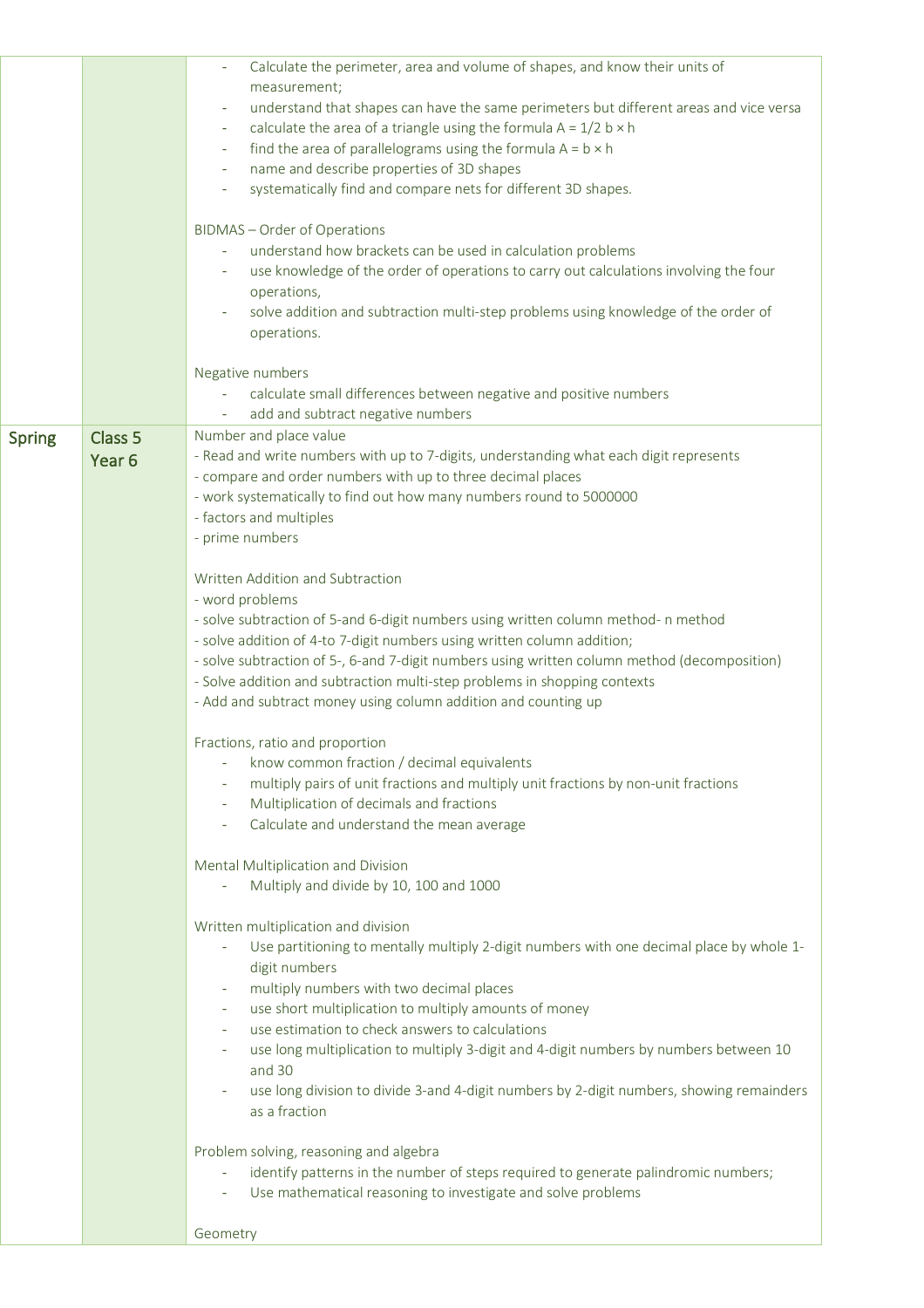|        |                    | 2D shapes (quads and circles)                                                                                                                                                                                                                     |  |  |
|--------|--------------------|---------------------------------------------------------------------------------------------------------------------------------------------------------------------------------------------------------------------------------------------------|--|--|
|        |                    | diagonals and interior angles                                                                                                                                                                                                                     |  |  |
|        |                    | classify and identify properties of quadrilaterals                                                                                                                                                                                                |  |  |
|        |                    | explore how diagonal lines can bisect quadrilaterals                                                                                                                                                                                              |  |  |
|        |                    | understand what an angle is and that it is measured in degrees                                                                                                                                                                                    |  |  |
|        |                    | know what the angles of triangles, quadrilaterals, pentagons, hexagons and octagons add<br>to and use these facts and mathematical reasoning to calculate missing angles<br>recognise and identify the properties of circles and name their parts |  |  |
|        |                    | draw circles using pairs of compasses; draw polygons using a ruler and a protractor<br>Angles                                                                                                                                                     |  |  |
|        |                    | Read and plot coordinates in all four quadrants                                                                                                                                                                                                   |  |  |
|        |                    | Draw and translate simple polygons using coordinates and find missing coordinates for a<br>$\overline{\phantom{a}}$<br>vertex on a polygon                                                                                                        |  |  |
|        |                    | Draw and reflect simple polygons in both the x-axis and y-axis using coordinates                                                                                                                                                                  |  |  |
|        |                    | Find unknown angles around a point, on a line, in a triangle or vertically opposite and in<br>$\overline{\phantom{a}}$                                                                                                                            |  |  |
|        |                    | polygons where diagonals intersect                                                                                                                                                                                                                |  |  |
|        |                    | <b>Statistics</b>                                                                                                                                                                                                                                 |  |  |
|        |                    | Construct and interpret distance/time line graphs where intermediate points have<br>meaning, including conversion line graphs                                                                                                                     |  |  |
|        |                    | Understand pie charts are a way of representing data using percentages                                                                                                                                                                            |  |  |
|        |                    | Interpret and construct pie charts<br>$\overline{\phantom{a}}$                                                                                                                                                                                    |  |  |
|        |                    | Decimals, percentages and their equivalence to fractions                                                                                                                                                                                          |  |  |
|        |                    | Add and subtract decimal numbers choosing an appropriate strategy                                                                                                                                                                                 |  |  |
|        |                    | Add decimal numbers with different numbers of places using column addition                                                                                                                                                                        |  |  |
|        |                    | Solve subtractions of decimal numbers with different numbers of places (2-places) using                                                                                                                                                           |  |  |
|        |                    | counting up                                                                                                                                                                                                                                       |  |  |
| Summer | Class <sub>5</sub> | Number and place value                                                                                                                                                                                                                            |  |  |
|        | Year <sub>6</sub>  | Revise reading, writing, comparing and ordering numbers with up to seven digits                                                                                                                                                                   |  |  |
|        |                    | and decimal numbers with up to three decimal places                                                                                                                                                                                               |  |  |
|        |                    | revise rounding big numbers to the nearest thousand, ten thousand, hundred                                                                                                                                                                        |  |  |
|        |                    | thousand and million                                                                                                                                                                                                                              |  |  |
|        |                    | revise locating a number on a number line marking numbers it lies between                                                                                                                                                                         |  |  |
|        |                    | Decimals                                                                                                                                                                                                                                          |  |  |
|        |                    | revise rounding decimal numbers to the nearest tenth and whole number                                                                                                                                                                             |  |  |
|        |                    | Multiply 3-digit and 4-digit numbers incl. decimals by whole 1-digit numbers and                                                                                                                                                                  |  |  |
|        |                    | solve word problems involving multiplication of money and measures;                                                                                                                                                                               |  |  |
|        |                    | Percentages and their equivalence to fractions                                                                                                                                                                                                    |  |  |
|        |                    | revise finding percentages of numbers, converting fractions, decimals and                                                                                                                                                                         |  |  |
|        |                    |                                                                                                                                                                                                                                                   |  |  |
|        |                    | percentages and making comparisons using percentages                                                                                                                                                                                              |  |  |
|        |                    | Mental addition and subtraction                                                                                                                                                                                                                   |  |  |
|        |                    | Mental multiplication and Division                                                                                                                                                                                                                |  |  |
|        |                    | Written addition and subtraction                                                                                                                                                                                                                  |  |  |
|        |                    | Written Multiplication and Division                                                                                                                                                                                                               |  |  |
|        |                    | Revise using short division to find unit fractions of amounts, incl. decimals, and                                                                                                                                                                |  |  |
|        |                    | round answers to money problems according to the context;                                                                                                                                                                                         |  |  |
|        |                    | revise using long division to divide 4-digit by 2-digit numbers, giving remainders                                                                                                                                                                |  |  |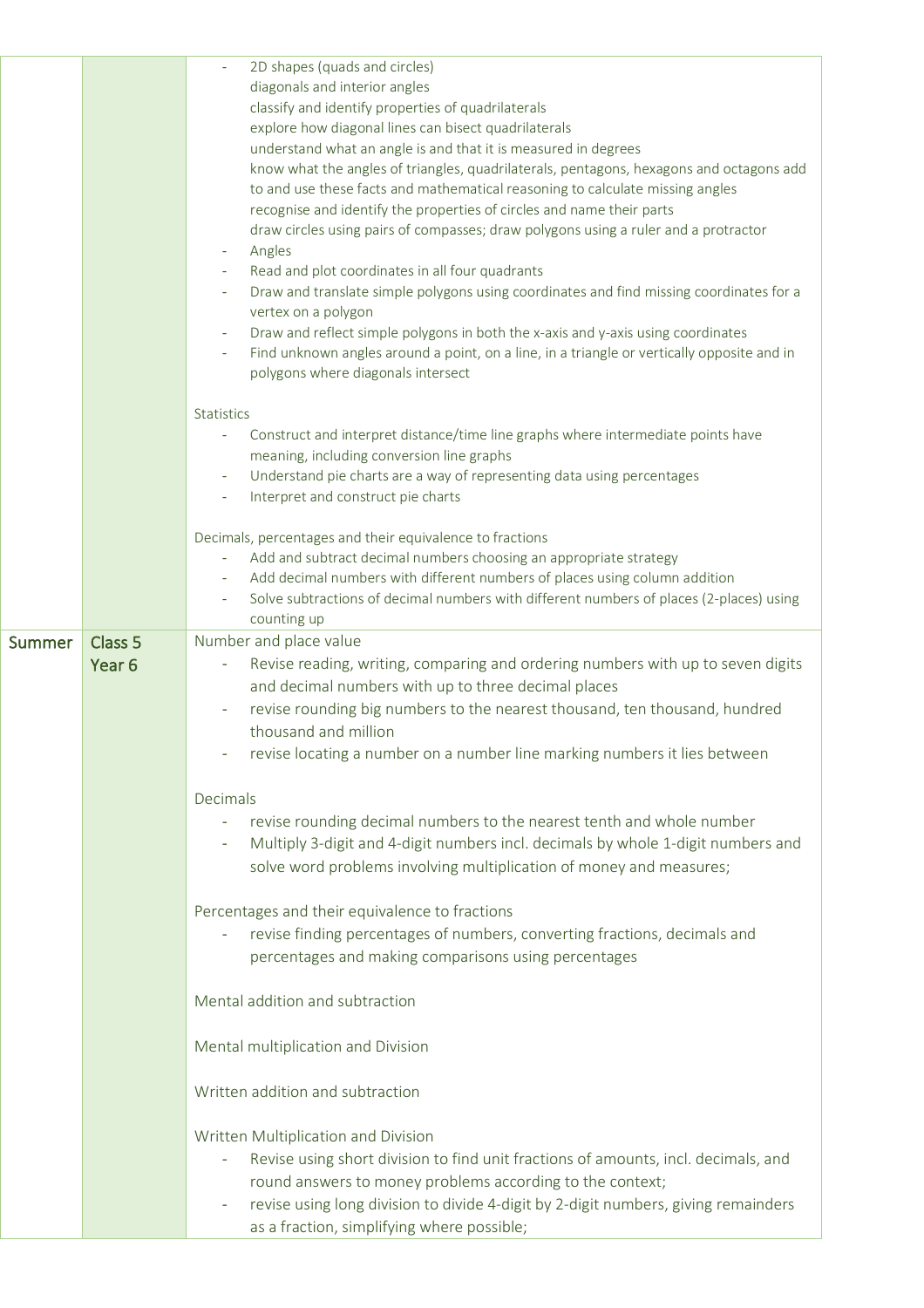| revise using long division to divide 3-digit and 4-digit numbers by numbers                                   |
|---------------------------------------------------------------------------------------------------------------|
| between 10 and 30, writing the fractional part of the answer as a decimal where                               |
| equivalents are known                                                                                         |
| Find out about famous mathematicians incl. Brahmagupta and John Napier and<br>$\overline{\phantom{a}}$        |
| use their different methods to multiply                                                                       |
| Use lattice multiplication to solve multiplications of 2-, 3- and 4-digit numbers<br>$\overline{\phantom{a}}$ |
| Begin to compare historical multiplication methods<br>$\overline{\phantom{a}}$                                |
|                                                                                                               |
| Statistics                                                                                                    |
| Revise reading and interpreting different types of data display                                               |
|                                                                                                               |
| Fractions, ratio and proportion                                                                               |
| Revise scaling, using mental strategies for multiplying and dividing;                                         |
| Revise solving problems involving rate<br>۰                                                                   |
| Revise equivalence simplifying fractions and changing improper fractions into                                 |
| mixed numbers and vice versa;                                                                                 |
| Revise adding and subtracting fractions with different denominators, incl. those<br>$\overline{\phantom{a}}$  |
| which give answers greater than 1                                                                             |
| Revise multiplying pairs of fractions and multiplying and dividing fractions by<br>$\overline{\phantom{a}}$   |
| whole numbers                                                                                                 |
| Revise calculating the mean average                                                                           |
| Solving problems involving ratios<br>$\overline{\phantom{a}}$                                                 |
| Read intermediate points off scales<br>$\overline{\phantom{a}}$                                               |
| Problem solving, Reasoning and algebra                                                                        |
| revise solving missing number problems using inverse operations                                               |
| revise using trial and improvement to solve<br>۰                                                              |
| Use mathematical reasoning to investigate and solve problems, and to estimate<br>$\overline{\phantom{a}}$     |
| and predict                                                                                                   |
| Solve problems using doubling, solve calculations with enormous numbers<br>$\overline{\phantom{a}}$           |
| Explore binary numbers                                                                                        |
| Solve mathematical puzzles; incl. using multiplication facts, find digital roots and                          |
| look for patterns                                                                                             |
| Explore Fibonacci sequences and Pythagoras' theorem                                                           |
|                                                                                                               |
| Geometry                                                                                                      |
| Revise reading and marking coordinates in all four quadrants, draw simple                                     |
| polygons and find missing coordinates on a polygon or line                                                    |
| Revise properties and classification of 2D shapes, drawing 2D shapes using ruler,<br>$\overline{\phantom{a}}$ |
| protractor and compasses, parts of a circle and angles in polygons                                            |
| Revise calculating missing angles by knowing angle facts<br>$\overline{\phantom{a}}$                          |
| Use a protractor to measure and draw angles in degrees<br>$\overline{\phantom{a}}$                            |
| Identify and name acute, right, obtuse and reflex angles; understand perimeter,<br>$\overline{\phantom{a}}$   |
| area and volume                                                                                               |
| Find the perimeter of rectangles, find the area of rectangles, parallelograms and                             |
| triangles, and find the volumes of cubes and cuboids                                                          |
|                                                                                                               |
| <b>BIDMAS</b>                                                                                                 |
| revise how brackets can be used in calculation problems, revise the order of                                  |
| operations for calculations involving the four operations                                                     |
|                                                                                                               |

## Positive and Negative Numbers